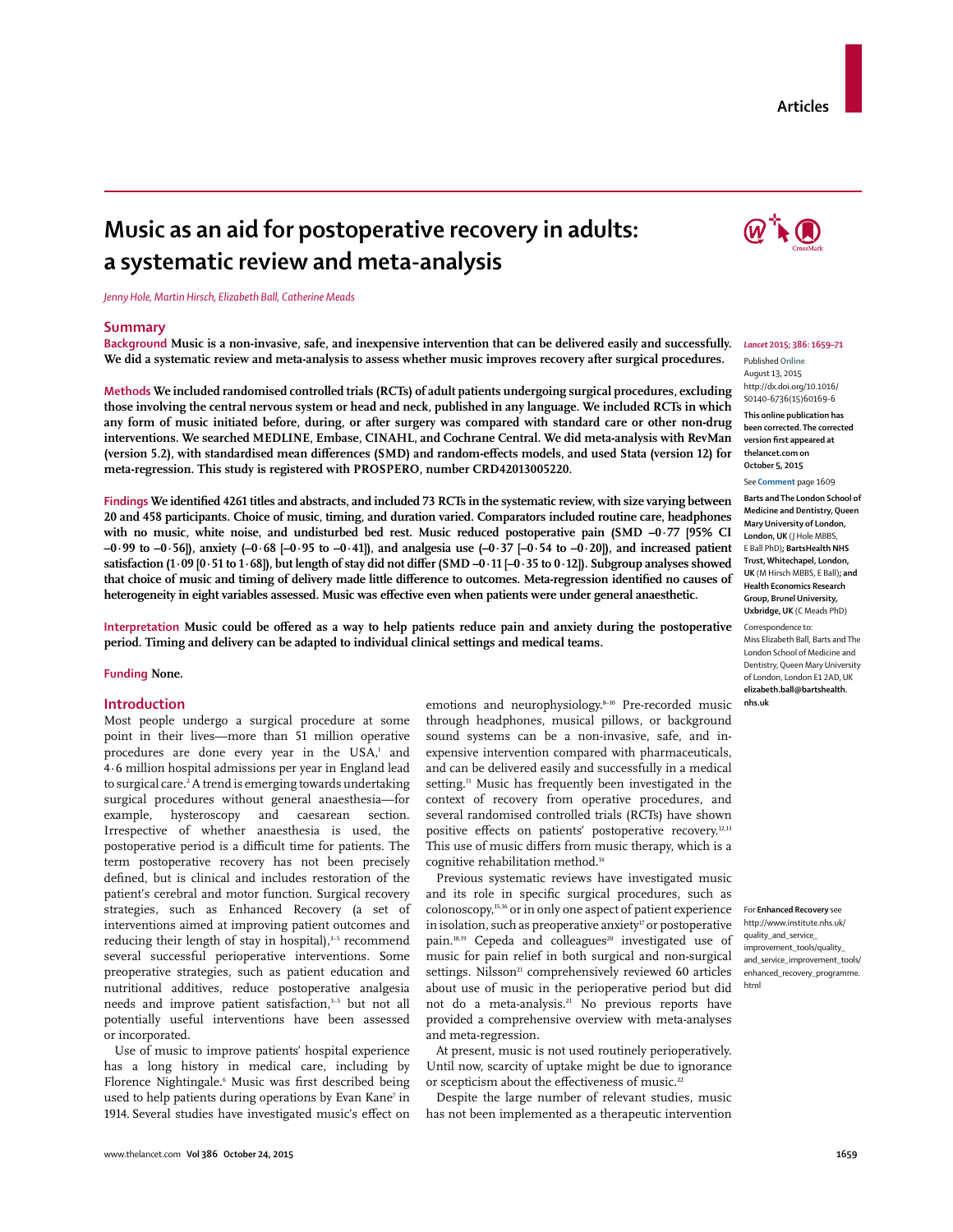in everyday surgical practice because information about effectiveness has not been synthesised and disseminated universally. We assess effectiveness of music in improvement of postoperative recovery, incorporate all available RCTs, review effects of music on common outcome measures for postoperative care (pain, analgesia needs, anxiety, and length of stay), and investigate relevant subgroups (patient choice of music, timing of intervention, and whether general anaesthesia was used).

#### **Methods**

#### **Search strategy and selection criteria**

The predefined inclusion criteria were RCTs in any language with adult patients undergoing any form of surgical procedure (with or without sedation or anaesthesia) to any part of the body excluding the central nervous system or head and neck (because of potential hearing impairment). We compared any form of music initiated before, during, or after surgery with standard care or any other non-drug interventions such as massage, undisturbed rest, or relaxation. Outcomes of interest were: postoperative pain, analgesia needs, anxiety, infection rates, wound healing, costs, length of stay, and satisfaction with care. Analgesia use included any opioids or non-steroidal anti-inflammatory drugs (NSAIDs). If both were reported, we included opioid use



*Figure 1:* **PRISMA fl ow diagram**

RCT=randomised controlled trial. CNS=central nervous sytem.

in the meta-analyses. We measured outcomes up to 6 weeks postoperatively. We investigated subgroups of: pain before surgery and 4 h postoperatively; timing of intervention before, during, or after surgery; general anaesthetic versus no anaesthetic; and whether the patient was given choice of music. We recorded whether music given during surgery was started after induction of anaesthesia.

We searched the following databases: MEDLINE (Jan 1, 1946–Oct 1, 2013), Embase (Jan 1, 1947–Oct 1, 2013), CINAHL (Jan 1, 1960–Oct 1, 2013), and Cochrane Central (Jan 1, 1898–Oct 1, 2013). We did keyword and MeSH searches for "music" or "music therapy" and any of the following: "surg\*", "operat\*", "recovery", "recuperation", "rehabilitation", "convalescence", or "post-op\*". We checked reference lists of relevant reviews for additional studies. We transferred all relevant titles and abstracts to Endnote Web for assessment.

#### **Data extraction and quality assessment**

Two investigators (JH and MH) checked study eligibility. Both independently extracted data from studies using a standardised, predesigned extraction form in Microsoft Excel 2007. Disagreements were resolved through discussion or referral to a senior investigator (CM). We assessed quality of included studies with criteria set by The York Centre for Reviews and Dissemination,<sup>23</sup> focusing on randomisation, allocation concealment, presence of masking, explanation of withdrawals, and presence or absence of intention-to-treat analysis.

# **Statistical analysis**

We tabulated characteristics and results of all included studies; analysis was quantitative. When standard errors or ranges were provided, standard deviations were calculated with standard formulae. We used Review Manager (version 5.2, Cochrane Library) for meta-analyses. We used random-effects models because of heterogeneity of participants and interventions. All outcomes were continuous measures, and we used standardised mean differences (SMD) when outcomes had differing measurement scales. Risk of publication bias was assessed by use of funnel plots. In addition to presenting SMD, which can be difficult to interpret clinically, we did back transformations of two outcomes (pain and anxiety) used in the included RCTs. We calculated back transformations with Microsoft Excel 2007. For the pain outcome, we used a mean of control group standard deviations from the RCTs measuring pain using a visual analogue scale (VAS). For the anxiety outcome, we used a mean of control group standard deviations from RCTs measuring anxiety with the state-trait anxiety inventory (STAI). To further investigate heterogeneity, we did meta-regressions with Stata version 12.

This study is registered with PROSPERO, number CRD42013005220.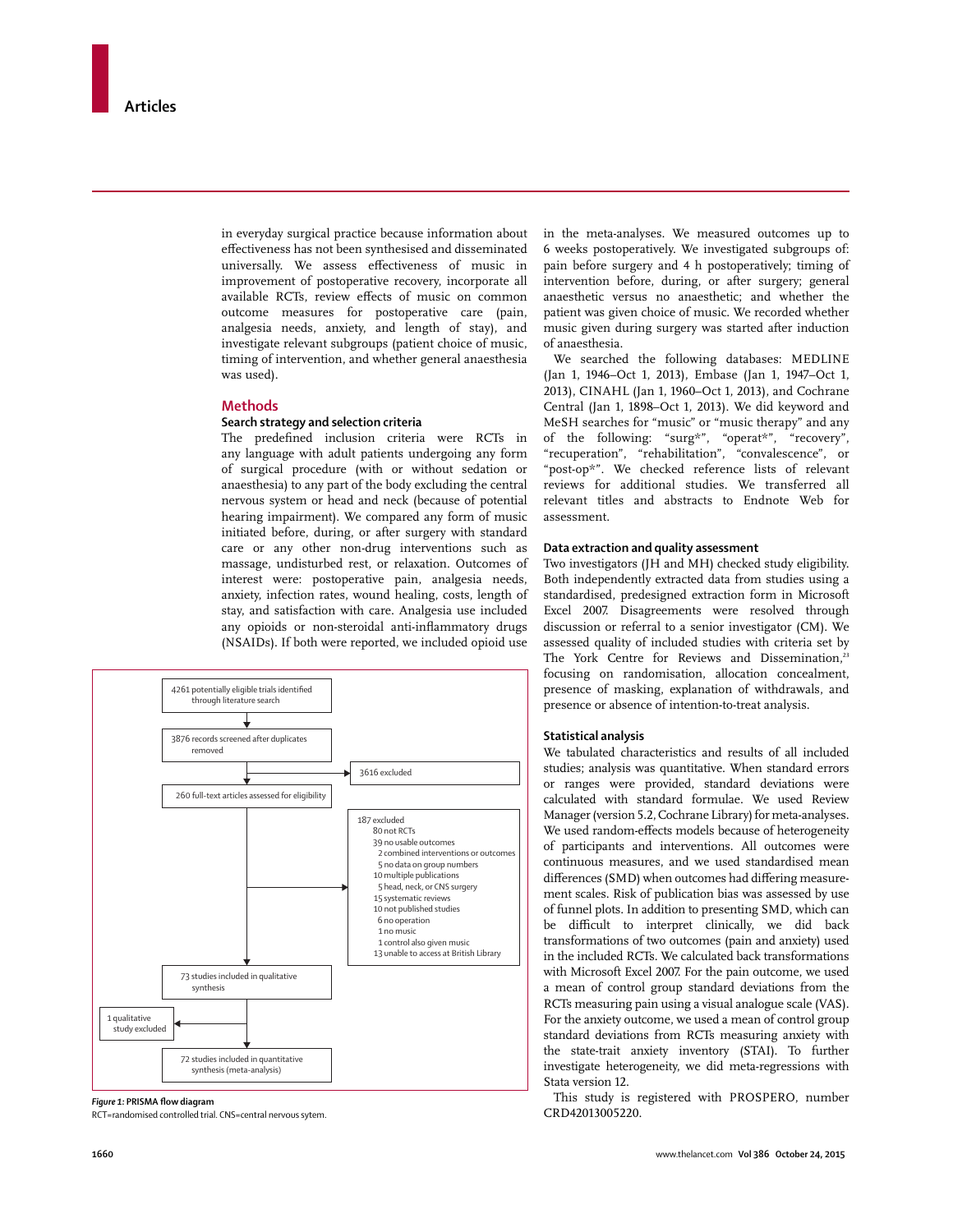# **Role of the funding source**

There was no funding source for this study. The corresponding author had full access to all the data in the study and had final responsibility for the decision to submit for publication.

#### **Results**

We identified 4261 titles and abstracts, of which we assessed 260 articles for inclusion (238 from database searches and 22 from reference lists; figure 1). We included 73 RCTs in the qualitative synthesis and 72 RCTs in quantitative syntheses (listed in the appendix), excluding one study that did not have quantitative data. Publication bias is not likely to have much effect on our findings because studies are evenly distributed either side of the SMD for postoperative pain  $(-0.77)$  (figure 2).

Characteristics of included studies are shown in table 1. The size of the studies varied between 20 and 458 participants, and participants underwent various surgical procedures ranging from minor endoscopic interventions to transplantation surgery. Most studies included only elective procedures. Choice of music could be made by patient or researcher. Patients chose a wide variety of styles. Researchers identified single types of music such as Chinese classical music, or gave patients choice from a list of six or more styles. Most styles were soothing. Delivery could be by headphones or music pillows for patients only to hear or by loudspeakers, which could be heard by the medical team. Music delivered by headphones was often at a sufficiently low volume for patients to be able to communicate easily. Timing could be before, during, or after surgery, or a combination of these timings. Music could be played when patients were awake or anaesthetised. Duration of music varied between a few minutes to repeated episodes for several days. Comparator descriptions varied and included routine care, headphones with no music, white noise, and undisturbed bed rest. Duration and timing was usually similar to that of interventions. Outcomes included postoperative pain, analgesia needs, anxiety, length of stay, and satisfaction with care. None of the RCTs measured infection rates, wound healing, or costs. Some outcomes were measured during or soon after the procedure, others were measured at several times during the hospital stay.

Studies measured various outcomes (table 2). Pain was usually measured with VAS or numerical rating scales (NRS). An indirect measure of pain was use of analgesia, which varied substantially among studies, including paracetamol, opioid-based drugs such as pethidine, fentanyl, and morphine, and NSAIDs such as diclofenac and ibuprofen.

Quality of included studies varied (table 3), but several studies gave insufficient details to assess all aspects of quality. An intervention such as music cannot be masked to the patient unless the patient is under general anaesthesia; masking of investigators and outcome assessment is possible, but was not stated in many



See **Online** for appendix

studies. When music was delivered to a patient under anaesthesia, whether masking was used was unclear.

Music reduced postoperative pain (45 RCTS, SMD  $-0.77$  [95% CI  $-0.99$  to  $-0.56$ ]), anxiety (43 RCTS,  $-0.68$  [ $-0.95$  to  $-0.41$ ]), and analgesia use (34 RCTS,  $-0.37$   $[-0.54$  to  $-0.20]$ ), and increased patient satisfaction (16 RCTS, 1·09 [0·51 to 1·68]), but did not affect length of stay (seven RCTs,  $-0.11$   $[-0.35$  to  $0.12]$ ; figure 3). SMDs for the pain and anxiety outcomes were back calculated into specific measurements most used in the RCTs. Pain results (measured by 100 mm VAS) suggested that music reduced pain scores by 23 mm (95% CI 16·9–29·9) on average, compared with placebo. Anxiety results (measured by STAI on a scale of 20–80) were reduced by 6·4 units (3·86–8·94; on average, compared with placebo).

Heterogeneity was high for pain, anxiety, and analgesia use, with *I*² varying between 75% and 92%; heterogeneity for length of stay was 0%. No RCTs reported wound healing rates, costs, wound infections, or serious adverse events. A subgroup analysis by type of control (routine care *vs* control with attention) showed that type of control made no difference to effectiveness of music. Univariate meta-regression analysis to explain heterogeneity did not show a statistically significant effect of any of the eight variables (patient choice, timing of music, general anaesthetic, use of VAS to measure pain *vs* other pain measures, routine care *vs* other comparisons, endoscopytype procedures *vs* surgery, allocation concealment, and masking of outcome assessment) on the pain outcome. Because we identified no significant outcomes by univariate meta-regression, we did not do multivariate meta-regression.

We categorised pragmatically into pain measured between 0 h and 4 h after surgery and pain measured more than 4 h after surgery. We identified no difference between pain measured at 0–4 h after surgery (SMD –0·79 [95% CI –1·06 to –0·52]) and pain

*Figure 2:* **Funnel plot with pain outcome**  SE=standard error. SMD=standardised mean difference.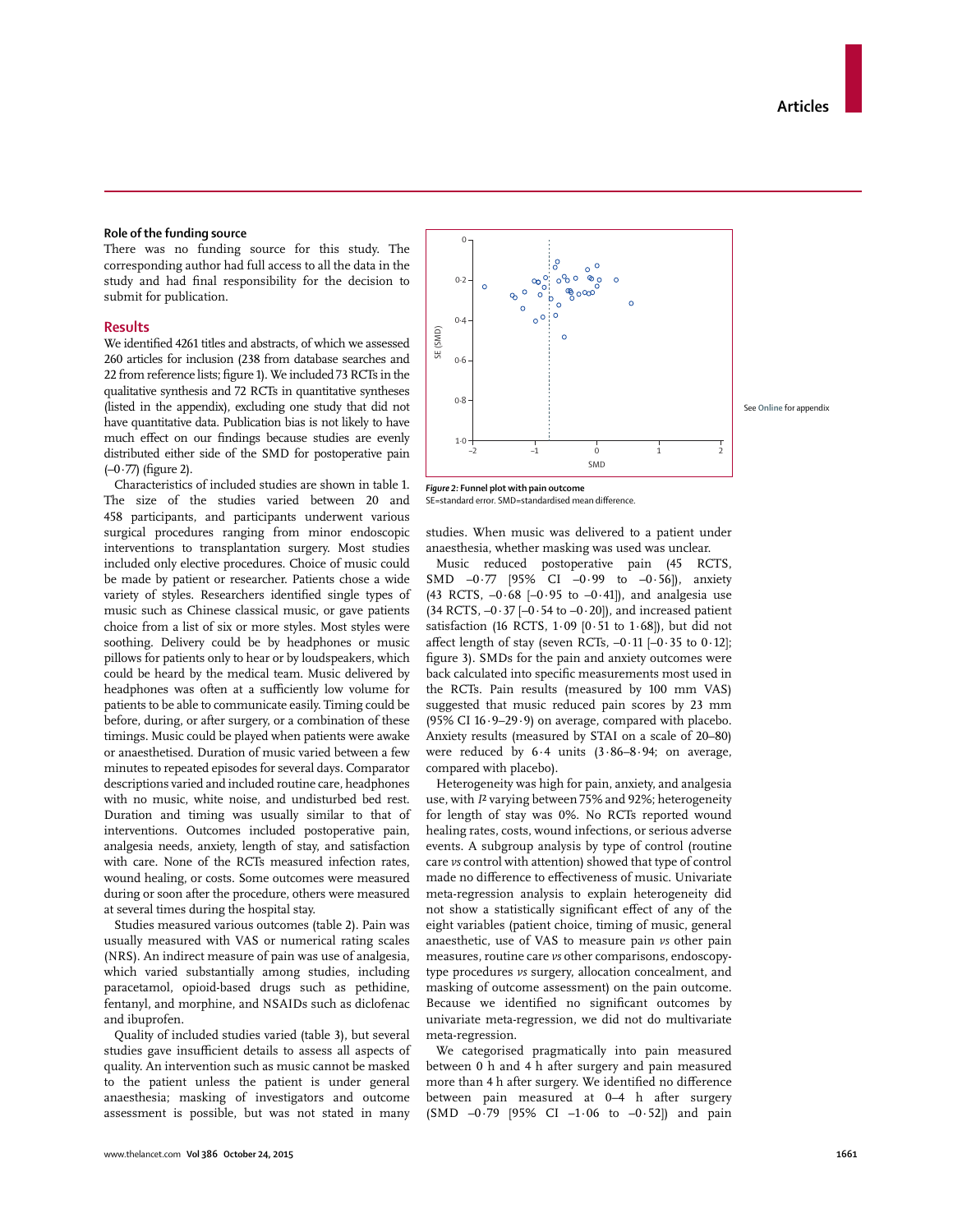|                                      | Number of participants                                                              |                                                   | Control groups                          | Procedure                       | General<br>anaesthetic? | <b>Music type</b>        | Patient<br>choice? | Timing of<br>delivery                                    | <b>Duration of music</b>                                   |
|--------------------------------------|-------------------------------------------------------------------------------------|---------------------------------------------------|-----------------------------------------|---------------------------------|-------------------------|--------------------------|--------------------|----------------------------------------------------------|------------------------------------------------------------|
|                                      | Intervention                                                                        | Control                                           |                                         |                                 |                         |                          |                    |                                                          |                                                            |
| Agwu and<br>Okoye (2006)             | 50                                                                                  | 50                                                | Routine care                            | Hysterosalpingography           | No                      | Patient's own            | Yes                | Intraoperative                                           | Duration of<br>procedure                                   |
| Allred et al<br>(2010)               | 39                                                                                  | 39                                                | Rest period                             | Knee arthroplasty               | Not specified           | Easy listening           | Yes                | Postoperative                                            | 20 min                                                     |
| Angioli et al<br>(2013)              | 185                                                                                 | 187                                               | Routine care                            | Hysteroscopy                    | <b>No</b>               | Patient choice           | Yes                | Intraoperative                                           | Duration of<br>procedure                                   |
| Argstatter et al<br>(2006)           | 28 (music);<br>28 (music and<br>coaching)                                           | 27                                                | Routine care                            | Intracardiac<br>catheterisation | No                      | Relaxation               | No                 | Intraoperative                                           | Duration of<br>procedure                                   |
| Ayoub et al<br>(2005)                | 31                                                                                  | 28 (operating<br>room noise);<br>31 (white noise) | Operating room<br>noise; white<br>noise | Urological procedures           | No                      | Patient own<br>CD/choice | Yes                | Intraoperative                                           | Duration of<br>procedure                                   |
| Bally et al<br>(2003)                | 58                                                                                  | 55                                                | Routine care                            | Coronary angiography            | No                      | Patient's own            | Yes                | Preoperative,<br>intraoperative,<br>and<br>postoperative | Not specified                                              |
| Barnason et al<br>(1995)             | 33 (music);<br>29 (music and visual<br>imaging)                                     | 34                                                | Undisturbed bed<br>rest                 | CABG                            | Yes                     | Soothing                 | Yes                | Postoperative                                            | 30 min                                                     |
| Bechtold et al<br>(2006)             | 85                                                                                  | 81                                                | Routine care                            | Colonoscopy                     | No                      | Watermark by<br>Enya     | No                 | Preoperative and<br>intraoperative                       | Duration of<br>procedure                                   |
| <b>Binns-Turner</b><br>et al (2011)  | 15                                                                                  | 15                                                | Blank iPod                              | Mastectomy                      | Yes                     | Various                  | Yes                | Preoperative and<br>intraoperative                       | Duration of<br>procedure                                   |
| Blankfield et al<br>(1995)           | 32 (music);<br>34 (music and<br>therapeutic<br>suggestion)                          | 29                                                | <b>Blank</b> cassette<br>tape           | CABG                            | Yes                     | Dream flight 2           | No                 | Intraoperative<br>and<br>postoperative                   | Duration of<br>procedure                                   |
| Chan et al<br>(2003)                 | 112                                                                                 | 108                                               | Routine care                            | Colposcopy                      | <b>No</b>               | Slow, rhythmic No        |                    | Intraoperative                                           | Duration of<br>procedure                                   |
| Chan<br>(2007)                       | 35                                                                                  | 35                                                | Undisturbed bed<br>rest                 | C-clamp post PCI                | No                      | Slow and soft            | No                 | Intraoperative                                           | 45 min                                                     |
| Chlan et al<br>(2000)                | 30                                                                                  | 34                                                | Routine care                            | Sigmoidoscopy                   | No                      | Various                  | Yes                | Intraoperative                                           | Duration of<br>procedure                                   |
| Colt et al<br>(1999)                 | 30                                                                                  | 30                                                | Headphones<br>only                      | Bronchoscopy                    | No                      | Soft piano               | No                 | Intraoperative                                           | Duration of<br>procedure                                   |
| Costa et al<br>(2010)                | 56                                                                                  | 53                                                | Mute<br>headphones                      | Colonoscopy                     | <b>No</b>               | Various                  | Yes                | Preoperative and<br>intraoperative                       | Duration of<br>procedure;<br>preoperative not<br>specified |
| Cutshall et al<br>(2011)             | 49                                                                                  | 51                                                | Bed rest                                | Cardiac surgery                 | Yes                     | Relaxing                 | Yes                | Postoperative                                            | 20 min                                                     |
| Danhauer et al<br>(2007)             | 56                                                                                  | 58 (routine care);<br>56 (guided<br>imagery)      | Routine care;<br>quided imagery         | Colposcopy                      | No                      | Relaxing                 | Yes                | Intraoperative                                           | Duration of<br>procedure                                   |
| Ebneshahidi<br>and Mohseni<br>(2008) | 38                                                                                  | 39                                                | No music,<br>headphones                 | Caesarean section               | Not specified           | Patient choice           | Yes                | Postoperative                                            | 30 min                                                     |
| Fredriksson et al<br>(2009)          | 25 (music-ordinary<br>sound-music);<br>25 (ordinary sound-<br>music-ordinary sound) | $\ddot{\phantom{0}}$                              |                                         | Various                         | Not specified           | Musicure                 | No                 | Postoperative                                            | 30 min per sound                                           |
| Ghetti<br>(2011)                     | 9 (music);<br>11 (music and<br>discussion)                                          | 9                                                 | Routine care                            | Transplant surgery              | Yes                     | Instrumental             | Yes                | Postoperative                                            | 30-40 min                                                  |
| Good<br>(1995)                       | $21$ (music);<br>21 (music and<br>relaxation)                                       | 21 (routine care);<br>21 (jaw relaxation)         | Routine care; jaw<br>relaxation         | Abdominal surgery               | Yes                     | Sedative                 | Yes                | Postoperative                                            | 2 min, and<br>whenever else the<br>patient chose           |
| Good et al<br>(1999)                 | 122 (music);<br>109 (jaw relaxation)                                                | 111                                               | Routine care                            | Abdominal surgery               | Yes                     | Sedative                 | Yes                | Postoperative                                            | Before, during, and<br>after ambulation                    |
|                                      | (Table 1 continues on next page)                                                    |                                                   |                                         |                                 |                         |                          |                    |                                                          |                                                            |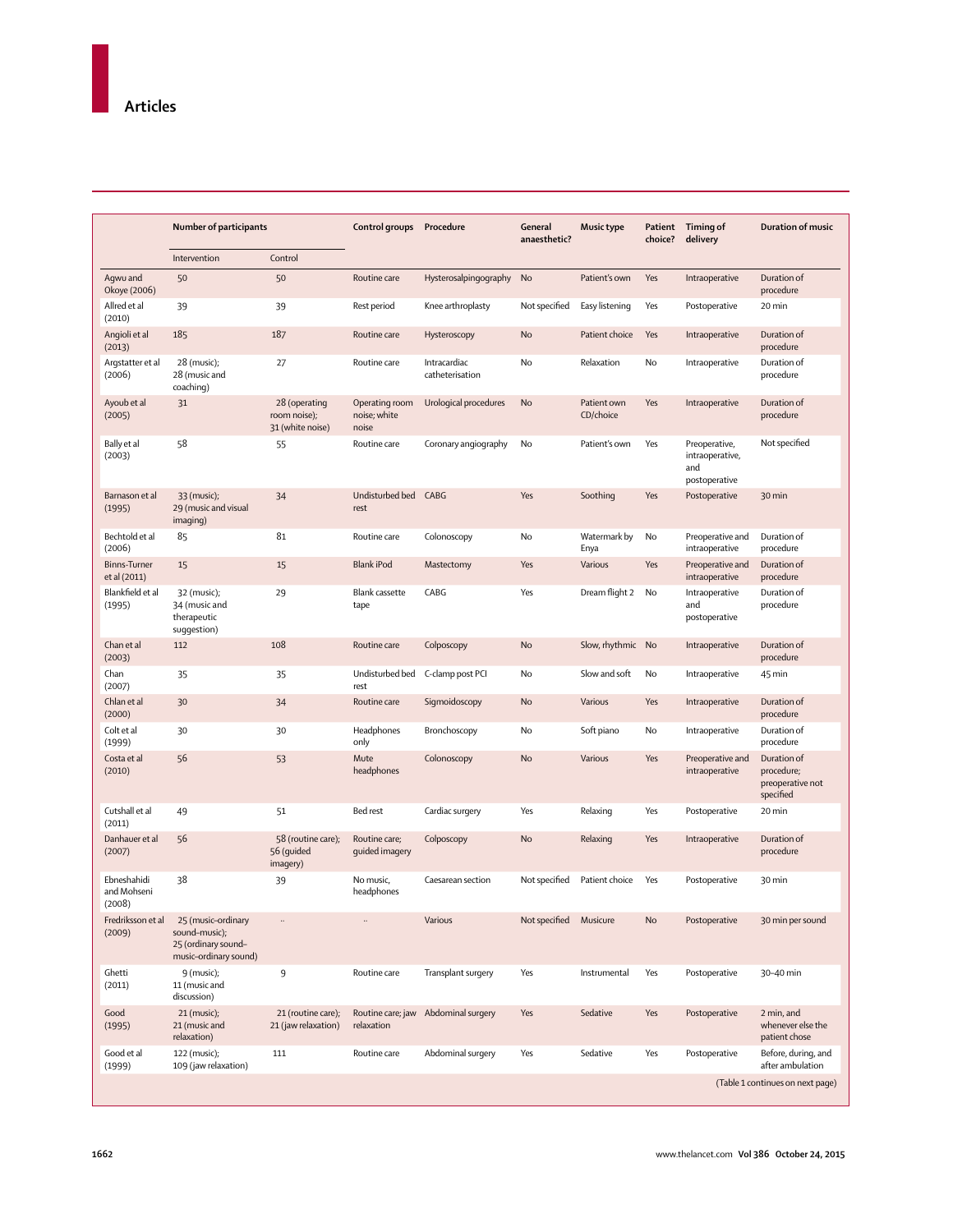|                                         | Number of participants                                                                                                   |                                                                                                                                        | Control groups Procedure                                                                                                 |                                    | General<br>anaesthetic? | <b>Music type</b>    | Patient<br>choice? | Timing of<br>delivery                                    | <b>Duration of music</b>                            |
|-----------------------------------------|--------------------------------------------------------------------------------------------------------------------------|----------------------------------------------------------------------------------------------------------------------------------------|--------------------------------------------------------------------------------------------------------------------------|------------------------------------|-------------------------|----------------------|--------------------|----------------------------------------------------------|-----------------------------------------------------|
|                                         | Intervention                                                                                                             | Control                                                                                                                                |                                                                                                                          |                                    |                         |                      |                    |                                                          |                                                     |
| (Continued from previous page)          |                                                                                                                          |                                                                                                                                        |                                                                                                                          |                                    |                         |                      |                    |                                                          |                                                     |
| Gravesen and<br>Sommer (2013)           | 40                                                                                                                       | 35                                                                                                                                     | Routine care                                                                                                             | Laparascopic<br>cholecystectomy    | Yes                     | Soft music           | No                 | Preoperative,<br>intraoperative,<br>and<br>postoperative | Until patient<br>discharge                          |
| Guerrero et al<br>(2012)                | 54                                                                                                                       | 47                                                                                                                                     | Routine care                                                                                                             | MVA abortion                       | No                      | Patient choice       | Yes                | Intraoperative                                           | Duration of<br>procedure                            |
| Harikumar et al<br>(2006)               | 38                                                                                                                       | 40                                                                                                                                     | No music,<br>headphones                                                                                                  | Colonoscopy                        | No                      | Various              | Yes                | Intraoperative                                           | Duration of<br>procedure                            |
| Hook et al<br>(2008)                    | 51                                                                                                                       | 51                                                                                                                                     | Routine care                                                                                                             | General abdominal                  | Yes                     | Various              | Yes                | Postoperative                                            | $8 \times 30$ min                                   |
| Iblher et al<br>(2011)                  | 25 (early postoperative<br>music); 24 (late<br>postoperative music)                                                      | 25 (no music,<br>headphones, early<br>postoperatively);<br>27 (no music,<br>headphones, late<br>postoperatively);<br>25 (routine care) | No music,<br>headphones<br>early<br>postoperatively;<br>no music,<br>headphones late<br>postoperatively;<br>routine care | Open cardiac surgery               | Yes                     | Baroque              | No                 | Postoperative                                            | 60 min                                              |
| Ikonomidou et<br>al (2004)              | 29                                                                                                                       | 26                                                                                                                                     | White noise,<br>headphones                                                                                               | Lap sterilisation                  | Yes                     | Pan flute music No   |                    | Preoperative and<br>postoperative                        | 30 min                                              |
| Jafari et al<br>(2012)                  | 30                                                                                                                       | 30                                                                                                                                     | No music,<br>headphones                                                                                                  | CABG or valve repair               | Yes                     | 60-80 bpm            | Yes                | Preoperative and<br>postoperative                        | 30 min                                              |
| Jimenez-<br>Jimenez et al<br>(2013)     | 20                                                                                                                       | 20                                                                                                                                     | Routine care                                                                                                             | Varicose vein surgery              | No                      | Classical            | No                 | Intraoperative                                           | Duration of<br>procedure                            |
| Johnson<br>(2012)                       | 43                                                                                                                       | 43                                                                                                                                     | No music,<br>headphones                                                                                                  | Gynaecological surgery             | Varies                  | Various              | Yes                | Preoperative                                             | Not specified                                       |
| Kliempt<br>(1999)                       | 25 (music);<br>25 (hemisync)                                                                                             | 26                                                                                                                                     | No music,<br>headphones                                                                                                  | General surgery                    | Yes                     | Classical            | No                 | Intraoperative                                           | Duration of<br>procedure                            |
| Lee et al<br>(2002)                     | 55 (music and PCA)                                                                                                       | 55                                                                                                                                     | Routine care and<br><b>PCA</b>                                                                                           | Colonoscopy                        | No                      | Various              | Yes                | Intraoperative                                           | Duration of<br>procedure                            |
| Lepage et al<br>(2001)                  | 25                                                                                                                       | 25                                                                                                                                     | Routine care                                                                                                             | Ambulatory surgery                 | No                      | Various              | Yes                | Preoperative and<br>postoperative                        | Not specified                                       |
| Li et al (2011)                         | 60                                                                                                                       | 60                                                                                                                                     | Routine care                                                                                                             | <b>Breast surgery</b>              | Yes                     | Patient choice       | Yes                | Postoperative                                            | 30 min twice daily                                  |
| Li et al<br>(2012)                      | 30                                                                                                                       | 30                                                                                                                                     | Relaxation                                                                                                               | LSCS                               | No                      | Chinese<br>classical | Yes                | Preoperative                                             | 30 min                                              |
| López-Cepero<br>Andrada et al<br>(2004) | 63                                                                                                                       | 55                                                                                                                                     | Routine care                                                                                                             | Colonoscopy                        | No                      | Classical            | No                 | Preoperative and<br>intraoperative                       | Duration of<br>procedure                            |
| Maeyama et al<br>(2009)                 | 29                                                                                                                       | 29                                                                                                                                     | Routine care                                                                                                             | Various                            | No                      | Classical            | No                 | Intraoperative                                           | Duration of<br>procedure                            |
| McCaffrey and<br>Locsin (2006)          | 62                                                                                                                       | 62                                                                                                                                     | Routine care                                                                                                             | Lower limb orthopaedic Yes         |                         | Various              | Yes                | Postoperative                                            | Minimum 4 h daily                                   |
| Migneault et al<br>(2004)               | 15                                                                                                                       | 15                                                                                                                                     | No music,<br>headphones                                                                                                  | Open gynaecological                | Yes                     | Various              | Yes                | Intraoperative                                           | Duration of<br>procedure                            |
| Mullooly et al<br>(1988)                | 14                                                                                                                       | 14                                                                                                                                     | Routine care                                                                                                             | Hysterectomy                       | Yes                     | Instrumental         | No                 | Postoperative                                            | 10 min                                              |
| Nilsson et al<br>(2001)                 | 30 (music);<br>31 (music and<br>therapeutic suggestion)                                                                  | 34                                                                                                                                     | Sound of<br>operating room                                                                                               | Hysterectomy                       | Yes                     | Soothing             | No                 | Intraoperative                                           | Duration of<br>procedure                            |
| Nilsson et al<br>(2003a)                | $62$ (music);<br>57 (music and<br>therapeutic suggestion)                                                                | 63                                                                                                                                     | Blank tape,<br>headphones                                                                                                | Hernia or varicose vein<br>surgery | Yes                     | Soft<br>instrumental | No                 | Postoperative                                            | Patient requests<br>cessation                       |
| Nilsson et al<br>(2003b)                | 51 (intraoperative<br>music, postoperative<br>white noise);<br>1 (postoperative music,<br>intraoperative white<br>noise) | 49                                                                                                                                     | White noise                                                                                                              | Hernia or varicose vein<br>surgery | Yes                     | Instrumental         | No                 | Intraoperative                                           | Duration of<br>procedure and 1 h<br>after procedure |
|                                         |                                                                                                                          |                                                                                                                                        |                                                                                                                          |                                    |                         |                      |                    |                                                          | (Table 1 continues on next page)                    |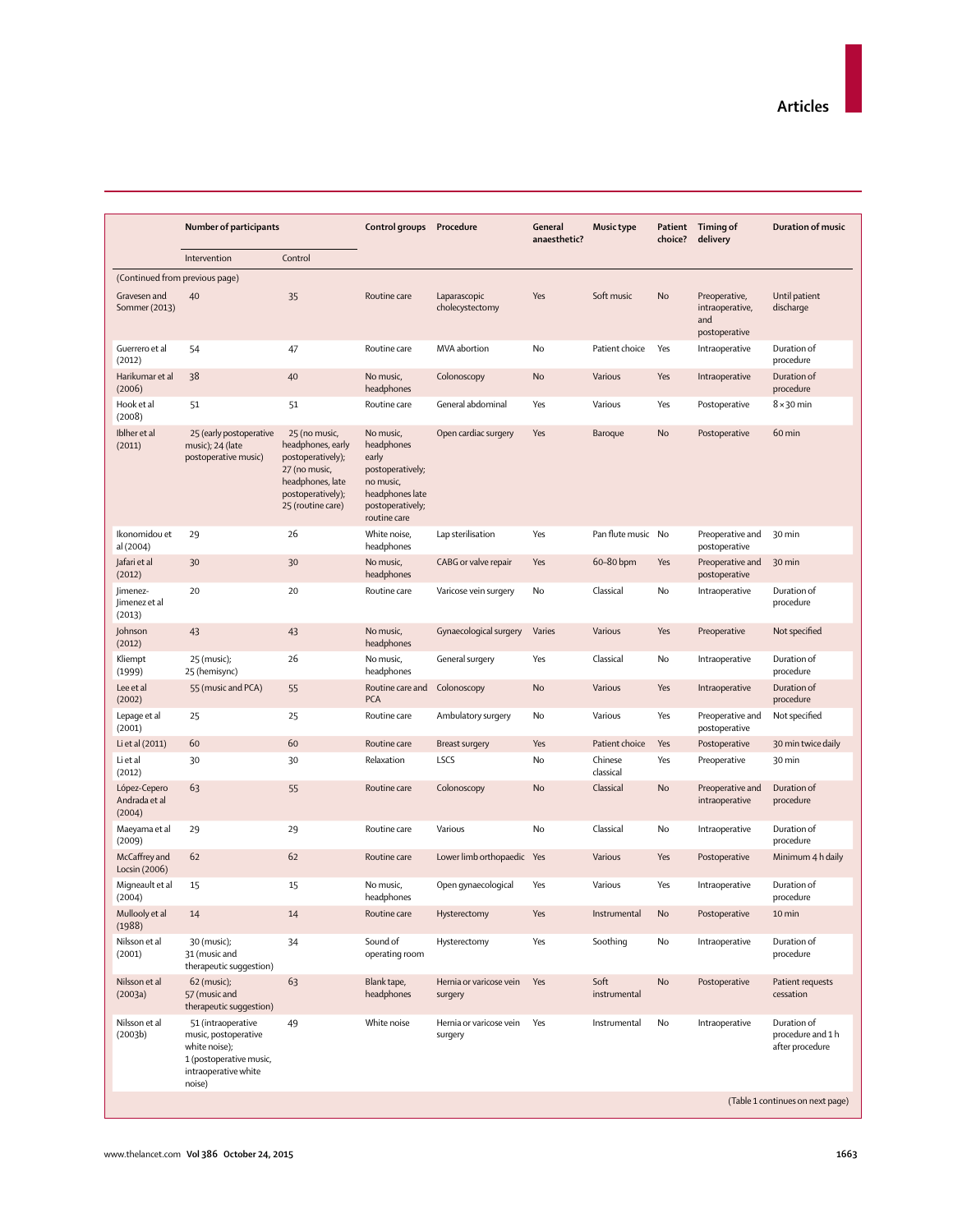|                                      | Number of participants                                       |         | Control groups Procedure       |                                                     | General<br>anaesthetic? | <b>Music type</b>    | Patient Timing of<br>delivery<br>choice? |                                        | <b>Duration of music</b>                                  |
|--------------------------------------|--------------------------------------------------------------|---------|--------------------------------|-----------------------------------------------------|-------------------------|----------------------|------------------------------------------|----------------------------------------|-----------------------------------------------------------|
|                                      | Intervention                                                 | Control |                                |                                                     |                         |                      |                                          |                                        |                                                           |
| (Continued from previous page)       |                                                              |         |                                |                                                     |                         |                      |                                          |                                        |                                                           |
| Nilsson et al<br>(2005)              | 25 (intraoperative<br>music);<br>25 (postoperative<br>music) | 25      | No music,<br>headphones        | Hernia repair                                       | Yes                     | Relaxing             | No                                       | Intraoperative<br>and<br>postoperative | Duration of the<br>procedure                              |
| Nilsson<br>(2009a)                   | 121                                                          | 119     | Routine care                   | Coronary angiography                                | No                      | Relaxing             | No                                       | Intraoperative                         | Duration of<br>procedure                                  |
| Nilsson<br>(2009b)                   | 28                                                           | 30      | Bed rest                       | Open CABG or valve<br>replacement                   | Yes                     | Relaxing             | No                                       | Postoperative                          | 30 min and 30 min<br>rest                                 |
| Nilsson et al<br>(2009)              | 20                                                           | 20      | Routine care                   | Open CABG or valve<br>replacement                   | Yes                     | Relaxing             | No                                       | Postoperative                          | 30 min                                                    |
| Nilsson<br>(2012)                    | 34                                                           | 34      | Routine care                   | Coronary angiography                                | No                      | Musicure             | No                                       | Intraoperative                         | Duration of<br>procedure                                  |
| Ovayolu et al<br>(2006)              | 30                                                           | 30      | Routine care                   | Colonoscopy                                         | No                      | Turkish<br>classical | No                                       | Preoperative and<br>intraoperative     | 30 min                                                    |
| Palakanis et al<br>(1994)            | 25                                                           | 25      | Routine care                   | Sigmoidoscopy                                       | No                      | Various              | Yes                                      | Intraoperative                         | Duration of<br>procedure                                  |
| Reza et al<br>(2007)                 | 50                                                           | 50      | White noise,<br>headphones     | Elective caesarean<br>section                       | Yes                     | Spanish quitar       | No                                       | Intraoperative                         | Duration of<br>procedure                                  |
| Salmore and<br>Nelson<br>(1999)      | 15 (OGD);<br>15 colonoscopy                                  | 33      | Routine care                   | OGD and colonoscopy                                 | No                      | Relaxing             | No                                       | Preoperative and<br>intraoperative     | Duration of<br>procedure                                  |
| Sen et al<br>(2009)                  | 30                                                           | 30      | No music,<br>headphones        | Urological procedures                               | No                      | Patient choice       | Yes                                      | Intraoperative                         | Duration of<br>procedure                                  |
| Sen et al<br>(2010)                  | 35                                                           | 35      | Routine care                   | <b>Pfannenstiel LSCS</b>                            | Yes                     | Patient choice       | Yes                                      | Postoperative                          | 1 <sub>h</sub>                                            |
| Sendelbach et al<br>(2006)           | 50                                                           | 36      | Bed rest                       | Cardiac surgery                                     | Yes                     | Easy listening       | Yes                                      | Postoperative                          | 20 min twice daily<br>for 3 days                          |
| Shabanloei et al<br>(2010)           | 50                                                           | 50      | Routine care                   | Bone marrow biopsy                                  | No                      | Relaxing             | No                                       | Intraoperative                         | Duration of<br>procedure                                  |
| Simcock et al<br>(2008)              | 15                                                           | 15      | White noise,<br>headphones     | Knee arthroplasty                                   | No                      | Patient choice       | Yes                                      | Intraoperative                         | Duration of<br>procedure                                  |
| Smolen et al<br>(2002)               | 16                                                           | 16      | Routine care                   | Colonoscopy                                         | No                      | Patient's own        | Yes                                      | Preoperative and<br>intraoperative     | Duration of<br>procedure                                  |
| Szmuk et al<br>(2008)                | 20                                                           | 20      | No music,<br>headphones        | Laparascopic hernia<br>repair or<br>cholecystectomy | Yes                     | Various              | Yes                                      | Intraoperative                         | Duration of<br>procedure                                  |
| Taylor-Piliae<br>and Chair<br>(2002) | 15                                                           | 15      | Information<br>about procedure | Cardiac catheterisation                             | <b>No</b>               | Patient choice       | Yes                                      | Preoperative                           | 15-20 min                                                 |
| Triller<br>(2006)                    | 93                                                           | 107     | Routine care                   | Bronchoscopy                                        | No                      | Relaxation           | No                                       | Intraoperative                         | Duration of<br>procedure                                  |
| Tsivian et al<br>(2012)              | 31                                                           | 28      | Routine care                   | Prostate biopsy                                     | No                      | Classical            | No                                       | Intraoperative                         | Duration of<br>procedure                                  |
| Twiss et al<br>(2006)                | 42                                                           | 44      | Routine care                   | CABG or valve surgery                               | Yes                     | Prescriptive         | Yes                                      | Intraoperative<br>and<br>postoperative | Duration of<br>procedure and<br>3 days after<br>procedure |
| Vachiramon et<br>al (2013)           | 50                                                           | 50      | Routine care                   | Mohs surgery                                        | No                      | Patient choice       | Yes                                      | Preoperative and<br>intraoperative     | Duration of<br>procedure                                  |
| Voss et al<br>(2004)                 | 20                                                           | 21      | Talking to staff               | Open heart surgery                                  | Yes                     | Sedative             | Yes                                      | Postoperative                          | 30 min                                                    |
| Weeks and<br>Nilsson<br>(2011)       | 30 (music-<br>loudspeaker);<br>34 (music pillow)             | 34      | Routine care                   | Coronary angiogram or No<br>PCI                     |                         | Musicure             | No                                       | Intraoperative                         | Duration of<br>procedure                                  |
| Wu et al<br>(2013)                   | 26                                                           | 14      | Routine care                   | Hand surgery                                        | No                      | Patient choice       | Yes                                      | Preoperative and<br>intraoperative     | Not stated                                                |
|                                      |                                                              |         |                                |                                                     |                         |                      |                                          |                                        | (Table 1 continues on next page)                          |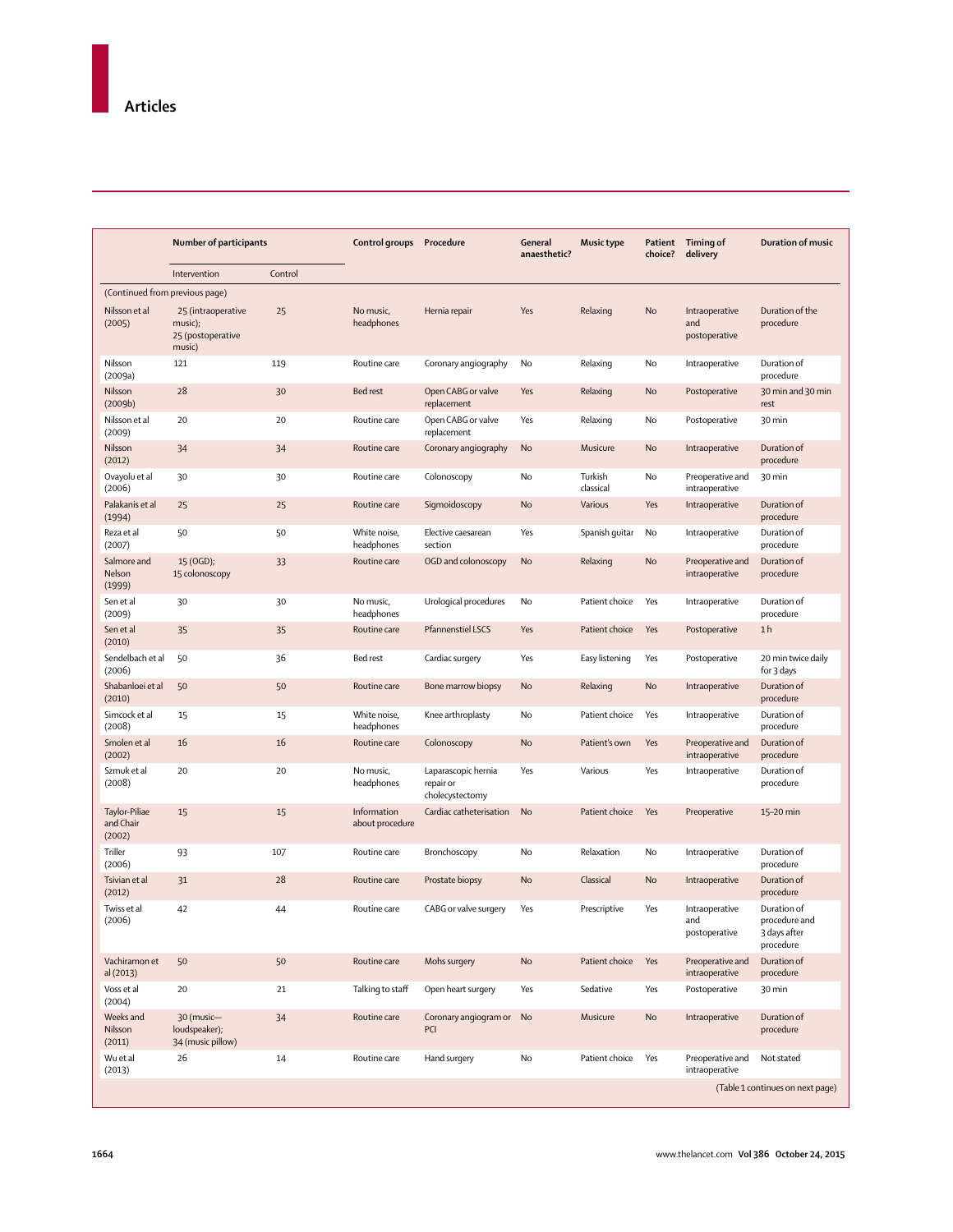|                                                                                                                                                                                                                                                                                                                                                                                      | Number of participants              |         | Control groups           | Procedure                   | <b>Music type</b><br>General<br>anaesthetic? | Timing of<br>Patient<br>delivery<br>choice? | <b>Duration of music</b> |                |                          |
|--------------------------------------------------------------------------------------------------------------------------------------------------------------------------------------------------------------------------------------------------------------------------------------------------------------------------------------------------------------------------------------|-------------------------------------|---------|--------------------------|-----------------------------|----------------------------------------------|---------------------------------------------|--------------------------|----------------|--------------------------|
|                                                                                                                                                                                                                                                                                                                                                                                      | Intervention                        | Control |                          |                             |                                              |                                             |                          |                |                          |
|                                                                                                                                                                                                                                                                                                                                                                                      | (Continued from previous page)      |         |                          |                             |                                              |                                             |                          |                |                          |
| Wu et al<br>(2012)                                                                                                                                                                                                                                                                                                                                                                   | 13                                  | 13      | Routine care             | Termination of<br>pregnancy | <b>No</b>                                    | Patient choice                              | Yes                      | Intraoperative | Duration of<br>procedure |
| Yeo et al<br>(2013)                                                                                                                                                                                                                                                                                                                                                                  | 35                                  | 35      | No music,<br>headphones  | Cystoscopy                  | No                                           | Classical                                   | <b>No</b>                | Intraoperative | Duration of<br>procedure |
| Zengin et al<br>(2013)                                                                                                                                                                                                                                                                                                                                                               | 50                                  | 50      | Routine care             | Catheter placement          | <b>No</b>                                    | Turkish<br>classical                        | <b>No</b>                | Intraoperative | Duration of<br>procedure |
| Zhang et al<br>(2005)                                                                                                                                                                                                                                                                                                                                                                | 55                                  | 55      | No music,<br>headphones  | Hysterectomy                | Yes                                          | Calming                                     | Yes                      | Intraoperative | Duration of<br>procedure |
| Zimmerman et<br>al (1996)                                                                                                                                                                                                                                                                                                                                                            | 32 (music);<br>32 (music and video) | 32      | Routine care and<br>rest | CABG                        | Yes                                          | Patient choice                              | Yes                      | Postoperative  | 30 min                   |
| CABG=coronary artery bypass graft. PCI=percutaneous coronary intervention. Hemisync=a patented process used to create audio patterns designed to evoke effects on the brain. MVA=manual vacuum<br>aspiration. bpm=beats per minute. PCA=patient-controlled analgesia. LSCS=lower segment Caesarean section. OGD=oesophagogastro-duodenoscopy. References are listed in the appendix. |                                     |         |                          |                             |                                              |                                             |                          |                |                          |
| Table 1: Study characteristics                                                                                                                                                                                                                                                                                                                                                       |                                     |         |                          |                             |                                              |                                             |                          |                |                          |

measured more than 4 h after surgery (–0·76  $[-1.19$  to  $-0.33]$ ; figure 3). The appendix contains individual subgroup meta-analyses.

When patients were allowed to choose the music (from personal choice or from a playlist) we noted a slightly increased but non-significant reduction in pain, compared with when patients had no choice (figure 3). Similarly, with patient choice, we recorded a small but non-significant reduction in analgesia use compared with when patients had no choice of music (figure 3). However, we recorded a slight but non-significant increase in anxiety when patients had a choice of music compared with when they had no choice (figure 3).

Pain seemed to be reduced most when music was played preoperatively (SMD  $-1.28$   $[-2.03$  to  $-0.54]$ ), then intraoperatively  $(-0.89 -1.20$  to  $-0.57$ ), and then postoperatively  $(-0.71$   $[-1.03$  to  $-0.39]$ ). We noted a similar pattern with analgesia use and anxiety. Analgesia use was reduced when music was played preoperatively  $(-0.43 [-0.67 \text{ to } -0.20])$ , compared with intraoperatively  $(-0.41 \t[-0.70 \tto -0.12]),$  and postoperatively  $(-0.27$   $[-0.45$  to  $-0.09]$ ). Anxiety was likewise reduced when music was used preoperatively  $(-1.12$   $[-2.05$  to  $-0.19]$ ), compared with intraoperatively  $(-0.83$   $[-1.19$  to  $-0.47]$ ), and postoperatively  $(-0.50$  $[-0.96 \text{ to } -0.04]$ .

Music reduced pain, even when given under general anaesthetic, but the intervention had an increased effect on pain when patients were conscious (SMD –1·05 [95% CI  $-1.45$  to  $-0.64$ ]) compared with under general anaesthetic  $(-0.49 \ [-0.74 \text{ to } -0.25])$ . Similarly, music reduced analgesia use when given intraoperatively under general anaesthetic (SMD  $-0.58$  [95% CI $-1.05$  to  $-0.11$ ]) but had an increased effect when patients were conscious  $(-0.26$   $[-0.44$  to  $-0.07]$ ), and a similar effect was recorded for anxiety  $(-0.91 -1.33)$  to  $-0.48$ ] for music given under general anaesthetic  $vs$   $-0.48$   $[-0.91$  to  $-0.05]$  when patients were conscious).

None of the included studies reported side-effects. However, some studies reported that they ensured that the low volume at which music was delivered enabled communication with medical teams.

#### **Discussion**

Our systematic review and meta-analysis suggests that music played in the perioperative setting can reduce postoperative pain, anxiety, and analgesia needs, and improve patient satisfaction. However, we identified no difference in length of stay, although few studies measured it. None of the studies investigated effects of music on infections, wound healing rates, or costs.

We used wide inclusion criteria to make results more generalisable to clinical practice. One could argue that we should not have combined very heterogeneous studies because of clinical differences. For example, is meta-analysis of studies that used different analgesics worthwhile? Strong pain tends to be alleviated with strong analgesia, whereas mild pain responds to mild analgesia. Therefore, relative reduction in pain is of interest. We made the pragmatic decision that to combine all studies reporting analgesia use would be more useful clinically than to group specific types of analgesics. This decision was extended to other aspects of clinical heterogeneity such as age groups, types of interventions, and whether the intervention was done awake or under general anaesthesia. Measures of heterogeneity in the meta-analyses suggested a large amount of statistical heterogeneity in the main analyses for pain, analgesia use, and anxiety. To mitigate this effect, we used randomeffects meta-analyses, although this approach only partly removes effects of heterogeneity.<sup>24</sup> Nevertheless, we considered that to combine data would provide a more clinically useful result than to include a small number of homogeneous studies. Because we combined clinically heterogeneous studies, we cannot be sure whether music applies equally to all clinical scenarios. However, we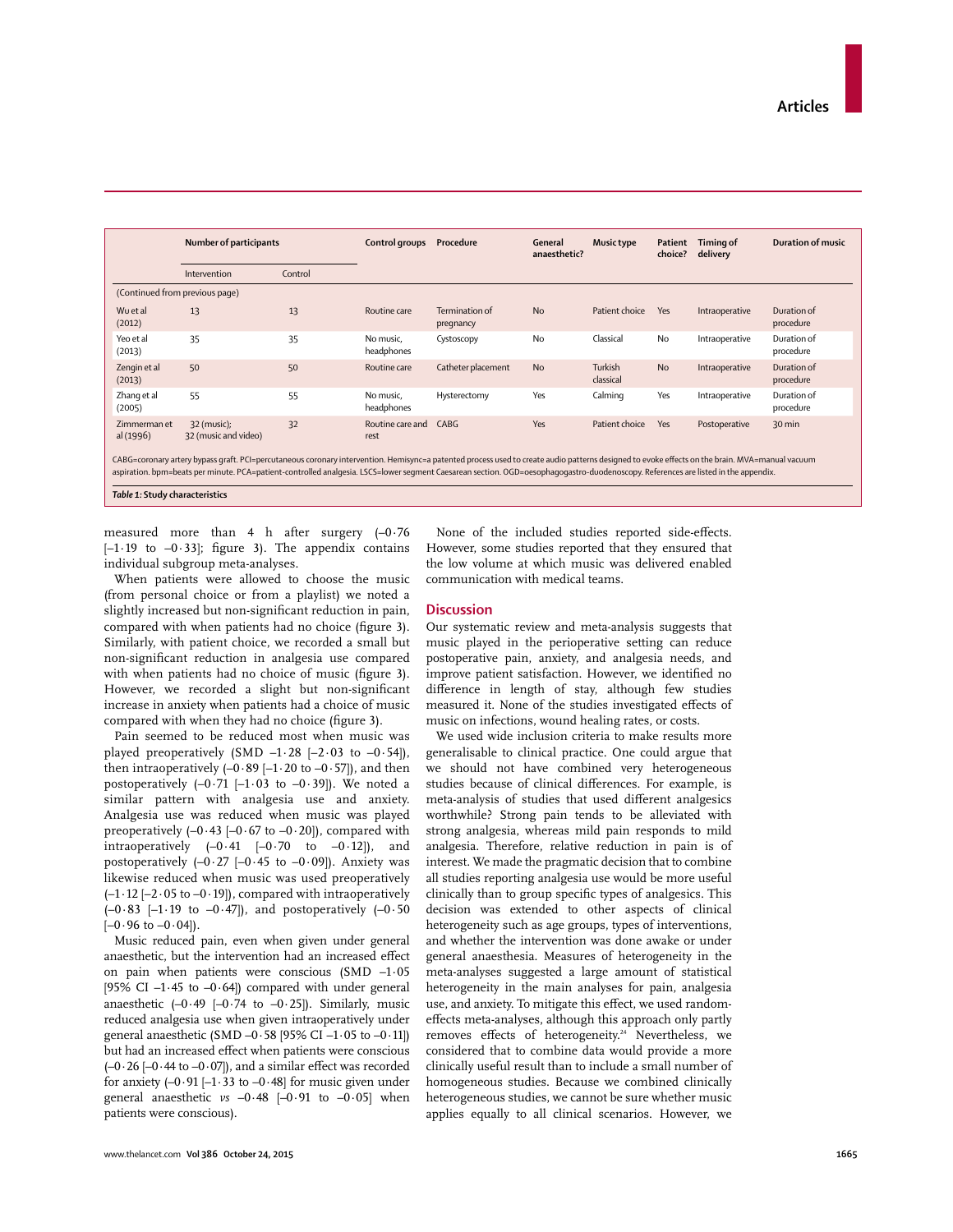|                                      | Pain score reported? Analgesia use               | reported?                             | <b>Anxiety score</b><br>reported? | Length of stay reported?   | Other outcome(s) reported?                              |
|--------------------------------------|--------------------------------------------------|---------------------------------------|-----------------------------------|----------------------------|---------------------------------------------------------|
| Agwu and Okoye (2006)                | <b>No</b>                                        | No                                    | Yes, STAI                         | No                         | Physiological parameters, HR and BP                     |
| Allred et al (2010)                  | Yes, VAS                                         | No                                    | Yes, VAS                          | No                         | No                                                      |
| Angioli et al (2013)                 | Yes, VAS                                         | No                                    | Yes, STAI                         | No                         | No                                                      |
| Argstatter et al (2006)              | No                                               | No                                    | Yes, STAI and VAS*                | No                         | Physiological parameters, HR and BP                     |
| Ayoub et al (2005)                   | No                                               | Yes, mg per drug                      | No                                | Yes, PACU admission length | <b>No</b>                                               |
| Bally et al (2003)                   | Yes, VAS                                         | Yes, mg per drug                      | Yes, STAI                         | No                         | No                                                      |
| Barnason et al (1995)                | No                                               | No                                    | Yes, STAI                         | No                         | No                                                      |
| Bechtold et al (2006)                | Yes, 100 mm VAS*                                 | Yes, mg per drug*                     | No                                | No                         | Procedural time and difficulty,<br>questionnaire        |
| Binns-Turner et al (2011)            | Yes, VAS                                         | No                                    | Yes, SAI                          | No                         | Physiological parameters, HR and<br><b>MABP</b>         |
| Blankfield et al (1995)              | No                                               | Yes, mg drug given<br>postoperatively | No                                | Yes, total and ICU total   | Depression score and ADLs                               |
| Chan et al (2003)                    | Yes, VAS                                         | No                                    | Yes, STAI                         | No                         | No                                                      |
| Chan (2007)                          | Yes, UCLA universal<br>pain assessment<br>method | No                                    | No                                | No                         | No                                                      |
| Chlan et al (2000)                   | Yes, NRS                                         | No                                    | Yes, STAI                         | No                         | No                                                      |
| Colt et al (1999)                    | No                                               | No                                    | Yes, STAI                         | No                         | No                                                      |
| Costa et al (2010)                   | Yes, VAS                                         | Yes, midazolam<br>requests*           | No                                | No                         | Patient satisfaction, Likert scale                      |
| Cutshall et al (2011)                | Yes, VAS*                                        | Yes, mg per drug                      | Yes, VAS*                         | No                         | Patient satisfaction, VAS*                              |
| Danhauer et al (2007)                | Yes, VAS                                         | No                                    | Yes, STAI                         | No                         | No                                                      |
| Ebneshahidi and<br>Mohseni (2008)    | Yes, VAS                                         | Yes, mg per drug                      | Yes, VAS                          | No                         | No                                                      |
| Fredriksson et al (2009)             | <b>No</b>                                        | No                                    | No                                | No                         | Patient wellbeingt, Likert scale                        |
| Ghetti (2011)                        | Yes, NRS                                         | No                                    | No                                | No                         | Length of ambulation and patient<br>satisfaction, PANAS |
| Good (1995)                          | Yes, PSD                                         | Yes, mg per drug                      | Yes, STAI                         | No                         | No                                                      |
| Good et al (1999)                    | Yes, VAS                                         | No                                    | No                                | No                         | No                                                      |
| Gravesen (2013)                      | Yes, VAS                                         | No                                    | No                                | No                         | No                                                      |
| Guerrero et al (2012)                | Yes, VAS                                         | No                                    | Yes, STAI                         | No                         | Physiological parameters, HR and BP                     |
| Harikumar et al (2006)               | Yes, VAS                                         | Yes, midazolam<br>requests            | No                                | Yes, recovery time         | No                                                      |
| Hook et al (2008)                    | Yes, VAS PSD                                     | Yes, morphine<br>equi-analgesic dose  | Yes, STAI and VASt                | No                         | No                                                      |
| Iblher et al (2011)                  | Yes, ANP                                         | Yes, mg per drug                      | No                                | No                         | No                                                      |
| Ikonomidou et al (2004)              | Yes, VAS                                         | Yes, mg per drug                      | No                                | No                         | Patient wellbeing, VAS                                  |
| Jafari et al (2012)                  | Yes, NRS                                         | No                                    | No                                | No                         | No                                                      |
| Jimenez-Jimenez et al<br>(2013)      | No                                               | No                                    | Yes, VAS                          | No                         | No                                                      |
| Johnson et al (2012)                 | No                                               | No                                    | Yes, STAI                         | Yes, time spent in PACU*   | No                                                      |
| Kliempt et al (1999)                 | No                                               | Yes, mg per drug                      | No                                | No                         | No                                                      |
| Lee et al (2002)                     | Yes, VAS                                         | Yes, PCA use and<br>requests          | No                                | Yes, recovery timet        | Patient satisfaction, VAS                               |
| Lepage et al (2001)                  | No                                               | Yes, midazolam<br>requests            | Yes, STAI and VAS                 | No                         | No                                                      |
| Li et al (2011)                      | Yes, VAS, PRI, and PPI                           | No                                    | No                                | No                         | No                                                      |
| Li et al (2012)                      | Yes, VAS                                         | No                                    | Yes, Zung self-rated<br>score     | No                         | No                                                      |
| López-Cepero Andrada<br>et al (2004) | No                                               | No                                    | Yes, SAI and TAI*                 | No                         | No                                                      |
| Maeyama et al (2009)                 | No                                               | Yes, mg per drug                      | Yes, STAI-SA                      | No                         | No                                                      |
| McCaffrey and Locsin<br>(2006)       | Yes, VAS                                         | Yes, mg per drug                      | No                                | No                         | Patient satisfaction, NRS                               |
|                                      |                                                  |                                       |                                   |                            | (Table 2 continues on next page)                        |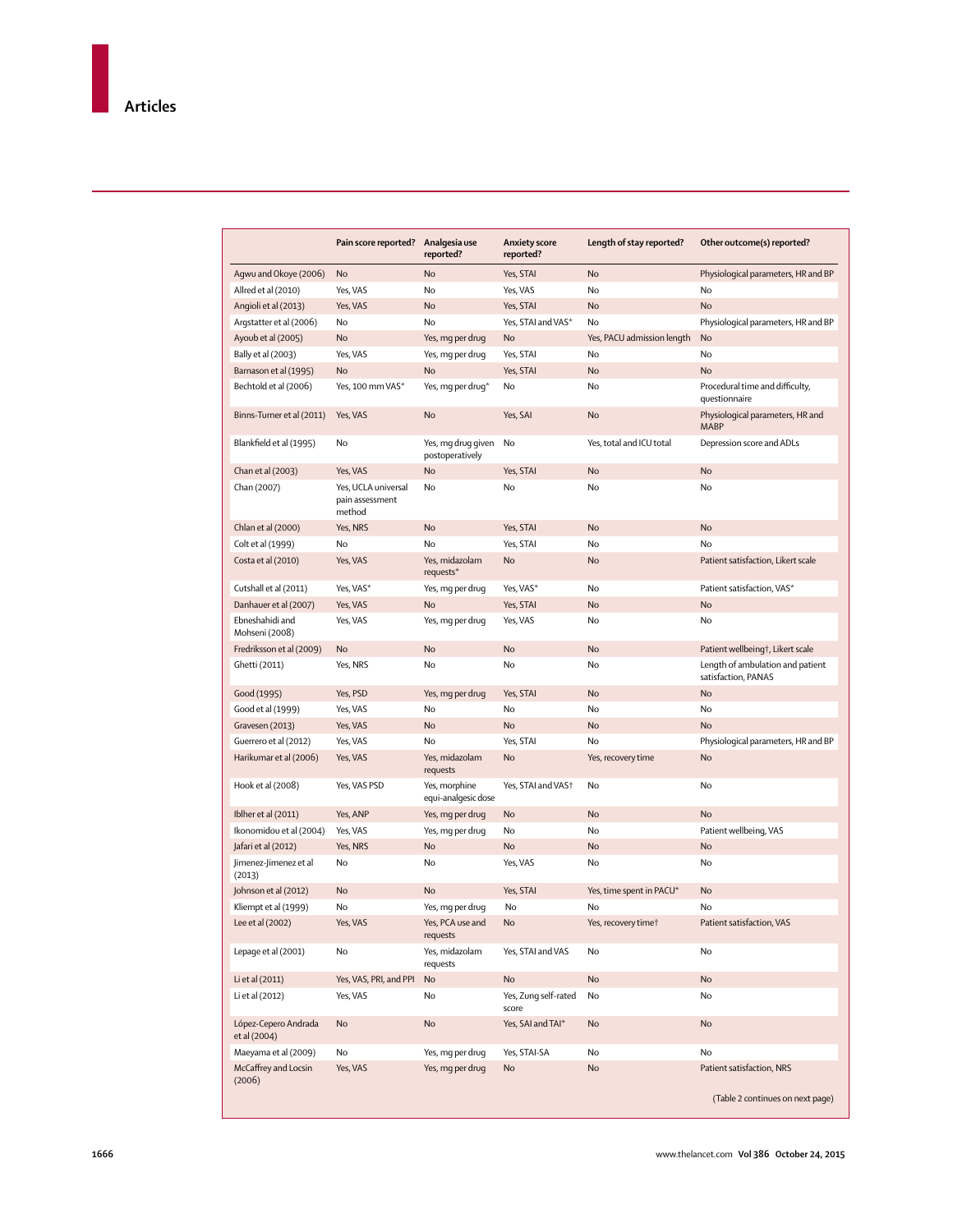|                                   | Pain score reported? | Analgesia use<br>reported? | <b>Anxiety score</b><br>reported?       | Length of stay reported?           | Other outcome(s) reported?                        |
|-----------------------------------|----------------------|----------------------------|-----------------------------------------|------------------------------------|---------------------------------------------------|
| (Continued from previous page)    |                      |                            |                                         |                                    |                                                   |
| Migneault et al (2004)            | No                   | Yes mg per drug            |                                         | No                                 | No                                                |
| Mullooly et al (1988)             | Yes, VAS             | <b>No</b>                  | Yes, Likert scale                       | <b>No</b>                          | <b>No</b>                                         |
| Nilsson et al (2001)              | Yes, VAS             | Yes, mg per drug           | No                                      | Yes, mobilisation time             | Patient wellbeing and nausea,<br>five-grade scale |
| Nilsson et al (2003a)             | Yes, VAS             | Yes, mg per drug           | Yes, STAI                               | <b>No</b>                          | No                                                |
| Nilsson et al (2003b)             | Yes, NRS             | Yes, mg per drug           | Yes, questionnaire†                     | No                                 | Patient satisfaction*, NRS                        |
| Nilsson et al (2005)              | Yes, NRS             | Yes, mg per drug           | Yes, NRS                                | No                                 | No                                                |
| Nilsson (2009a)                   | Yes, NRS             | Yes, mg per drug           | Yes, STAI                               | No                                 | No                                                |
| Nilsson (2009b)                   | Yes, NRS             | Yes, mg per drug           |                                         | Yes, NRS*                          | No                                                |
| Nilsson et al (2009)              | No                   | Yes, mg per drug           |                                         | No                                 | Relaxation, NRS                                   |
| Nilsson (2012)                    | <b>No</b>            | Yes, mg per drug           |                                         | Yes, NRS                           | Positive sound experience, NRS                    |
| Ovayolu et al (2006)              | Yes, VAS             | Yes, mg per drug           |                                         | Yes, STAI                          | Patient satisfaction, VAS                         |
| Palakanis et al (1994)            | No                   | No                         | Yes, STAI*                              | No                                 | Physiological parameters, HR and<br><b>MABP</b>   |
| Reza et al (2007)                 | Yes, VAS             | Yes, mg per drug           | Yes, VAS                                | No                                 | Vomiting                                          |
| Salmore and Nelson<br>(1999)      | No                   | Yes, mg per drug*          | No                                      | Yes, recovery time to<br>discharge | No                                                |
| Sen et al (2009)                  | No                   | Yes, mg per drug           | No                                      | Yes, recovery                      | Patient satisfaction, VAS                         |
| Sen et al (2010)                  | Yes, VAS             | Yes, mg per drug           | No                                      | No                                 | Patient satisfaction, VAS                         |
| Sendelbach et al (2006)           | Yes, NRS*            | Yes, mg per drug           | Yes, state<br>personality<br>inventory* | No                                 | No                                                |
| Shabanloei et al (2010)           | Yes, VAS             | <b>No</b>                  | Yes, STAI                               | No                                 | <b>No</b>                                         |
| Simcock et al (2008)              | Yes, VAS             | No                         | No                                      | No                                 | Patient satisfaction, five-point scale            |
| Smolen et al (2002)               | No                   | Yes, mg per drug           | Yes, SAI                                | No                                 | No                                                |
| Szmuk et al (2008)                | Yes, VAS             | No                         | <b>No</b>                               | Yes, time to eye opening           | <b>No</b>                                         |
| Taylor-Piliae and Chair<br>(2002) | No                   | <b>No</b>                  | Yes, STAI                               | <b>No</b>                          | Patient satisfaction, various                     |
| Triller (2006)                    | No                   | No                         | No                                      | No                                 | Patient feeling, VAS                              |
| Tsivian et al (2012)              | Yes, VAS             | <b>No</b>                  | Yes, STAI*                              | No                                 | No                                                |
| Twiss et al (2006)                | <b>No</b>            | No                         | Yes, STAI                               | <b>No</b>                          | No                                                |
| Vachiramon et al (2013)           | No                   | <b>No</b>                  | Yes, STAI                               | No                                 | <b>No</b>                                         |
| Voss et al (2004)                 | Yes, VAS             | No                         | Yes, VAS                                | No                                 | <b>No</b>                                         |
| Weeks and Nilsson (2011)          | <b>No</b>            | Yes, mg per drug           | Yes, NRS                                | <b>No</b>                          | Patient wellbeingt, questionnaire                 |
| Wu et al (2013)                   | No                   | No                         | Yes, VAS*                               | No                                 | No                                                |
| Wu et al (2012)                   | Yes, NRS*            | <b>No</b>                  | Yes, NRS*                               | No                                 | <b>No</b>                                         |
| Yeo et al (2013)                  | Yes, VAS             | No                         | Yes, STAI                               | <b>No</b>                          | Patient satisfaction, VAS                         |
| Zengin et al (2013)               | Yes, VAS             | <b>No</b>                  | Yes, STAI                               | No                                 | No                                                |
| Zhang et al (2005)                | No                   | No                         | No                                      | No                                 | Patient satisfaction, VAS                         |
| Zimmerman et al (1996)            | Yes, NRS             | <b>No</b>                  | No                                      | No                                 | No                                                |

STAI=state-trait anxiety inventory. HR=heart rate. BP=blood pressure. VAS=visual analogue scale. SAI=state anxiety inventory. TAI=trait anxiety inventory. MABP=mean arterial blood pressure. ICU=intensive care unit. ADL=activities of daily living. UCLA=University of California at Los Angeles. PACU=post-anaesthesia care unit. PCA=patientcontrolled analgesia. NRS=numerical rating scale. PANAS=positive and negative affect schedule. PSD=pain sensation and distress. ANP=anaesthesiological question naire for patients after anaesthesia. PRI=pain-rated index. PPI=present pain intensity. \*Not included in numerical meta-analysis result because SD was not given. †Not included in data<br>analysis (because of incomplete data or unusable

*Table 2:* **Outcomes reported**

investigated several clinically relevant subgroup analyses such as general anaesthesia versus no anaesthesia, timing, and choice of music versus no choice, and we did meta-regression. The heterogeneity is unexplained so an individual participant data (IPD) meta-analysis could be the next step.

The largest RCT recruited only 458 participants and assessment of whether a very large trial would generate similar results to this systematic review would be interesting. However, because many small trials showed positive effects of music in patients undergoing surgical procedures, a large trial might not be needed. These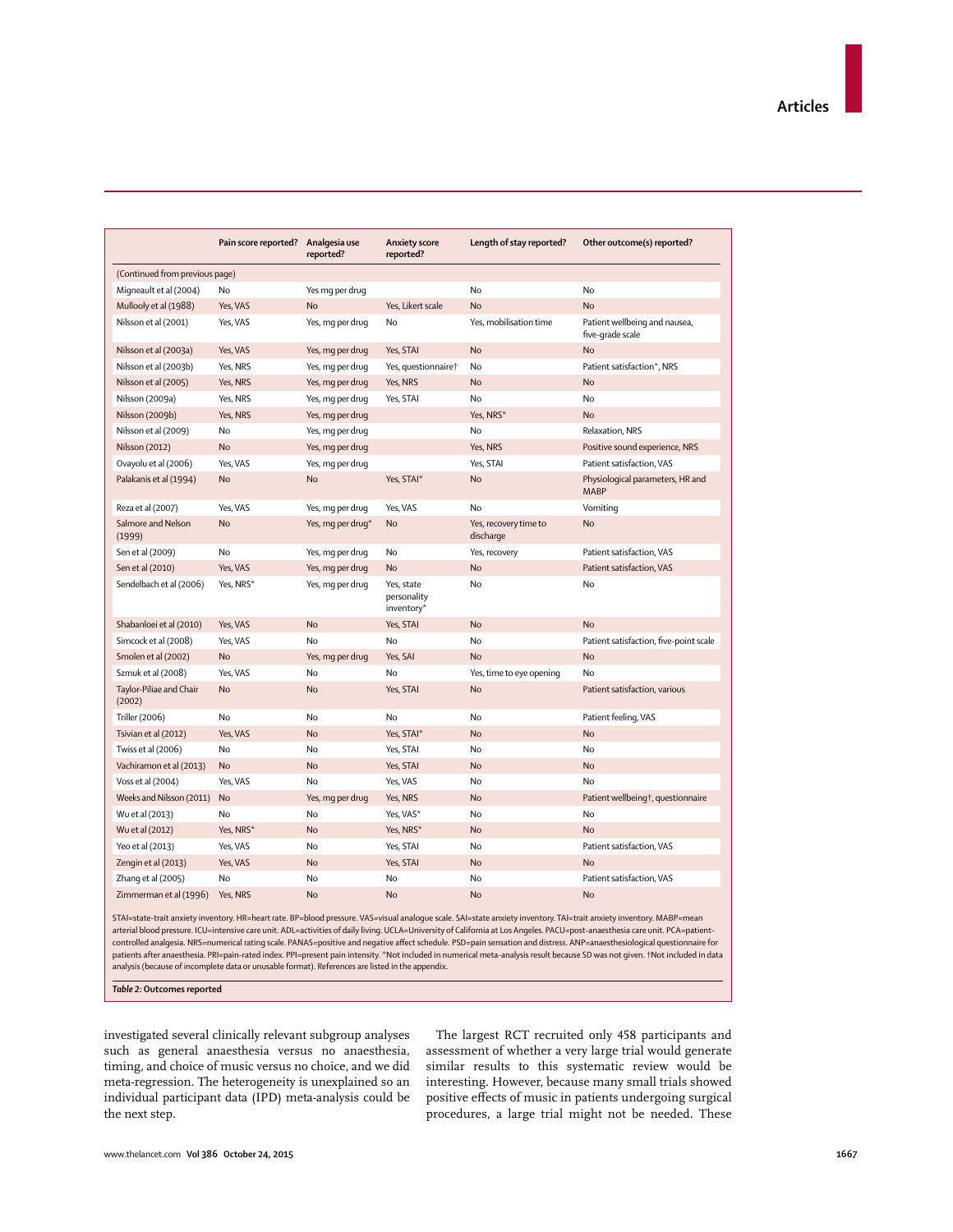|                                      | Method of randomisation            | Allocation<br>concealment | <b>Blinding of</b><br>participants | <b>Blinding of</b><br>investigators | <b>Blinding of outcome</b><br>assessment |
|--------------------------------------|------------------------------------|---------------------------|------------------------------------|-------------------------------------|------------------------------------------|
| Agwu and Okoye (2006)                | Even/odd wrapped numbers           | Not stated                | <b>No</b>                          | Not stated                          | Not stated                               |
| Allred et al (2010)                  | Sealed envelope system             | Yes                       | No                                 | Not stated                          | Not stated                               |
| Angioli et al (2013)                 | Computer generated                 | Not stated                | <b>No</b>                          | <b>No</b>                           | Not stated                               |
| Argstatter et al (2006)              | Permuted block randomisation       | Not stated                | No                                 | No                                  | Not stated                               |
| Ayoub et al (2005)                   | Not stated                         | No                        | No                                 | No                                  | Yes                                      |
| Bally et al (2003)                   | Randomly generated group numbers   | Yes                       | No                                 | Not stated                          | Not stated                               |
| Barnason et al (1995)                | Drawing lots                       | Not stated                | No                                 | Not stated                          | Not stated                               |
| Bechtold et al (2006)                | Opaque envelopes music or no music | Yes                       | Yes                                | No                                  | No                                       |
| Binns-Turner et al (2011)            | Drawing numbers from bag           | Not stated                | No                                 | Yes                                 | Yes                                      |
| Blankfield et al (1995)              | Not stated                         | Not stated                | Yes                                | Yes                                 | Not stated                               |
| Chan et al (2003)                    | Computer generated                 | Yes                       | <b>No</b>                          | <b>No</b>                           | Not stated                               |
| Chan (2007)                          | Random digit randomiser            | Not stated                | No                                 | No                                  | No                                       |
| Chlan et al (2000)                   | Coin toss                          | <b>No</b>                 | No                                 | <b>No</b>                           | Not stated                               |
| Colt et al (1999)                    | Random number tables               | Yes                       | Yes                                | Yes                                 | Yes                                      |
| Costa et al (2010)                   | Computer generated                 | Yes                       | <b>No</b>                          | Yes                                 | Yes                                      |
| Cutshall et al (2011)                | Randomised using blocks            | Yes                       | No                                 | Not stated                          | Not stated                               |
| Danhauer et al (2007)                | Random assignment slip             | Not stated                | <b>No</b>                          | Not stated                          | Not stated                               |
| Ebneshahidi and Mohseni<br>(2008)    | Not stated                         | Not stated                | No                                 | Not stated                          | Not stated                               |
| Fredriksson et al (2009)             | Random envelopes                   | Not stated                | No                                 | Not stated                          | Not stated                               |
| Ghetti (2011)                        | Random number table                | Not stated                | No                                 | Yes                                 | Not stated                               |
| Good (1995)                          | Not stated                         | Not stated                | No                                 | Not stated                          | Not stated                               |
| Good et al (1999)                    | Computer generated                 | Not stated                | No                                 | No                                  | Not stated                               |
| Gravesen and Sommer (2013)           | Random envelope                    | <b>No</b>                 | <b>No</b>                          | <b>No</b>                           | Not stated                               |
| Guerrero et al (2012)                | Random number tables               | Yes                       | No                                 | Not stated                          | Not stated                               |
| Harikumar et al (2006)               | Computer generated                 | Not stated                | <b>No</b>                          | Yes                                 | Not stated                               |
| Hook et al (2008)                    | Random envelopes                   | Not stated                | No                                 | Not stated                          | Not stated                               |
| Iblher et al (2011)                  | Drawing lots                       | Not stated                | <b>No</b>                          | <b>No</b>                           | <b>No</b>                                |
| Ikonomidou et al (2004)              | Not stated                         | Yes                       | No                                 | Yes                                 | Not stated                               |
| Jafari et al (2012)                  | Not stated                         | Not stated                | No                                 | No                                  | Yes                                      |
| Jimenez-Jimenez et al (2013)         | Computer generated                 | Not stated                | No                                 | No                                  | Not stated                               |
| Johnson et al (2012)                 | Not stated                         | Not stated                | No                                 | Not stated                          | Not stated                               |
| Kliempt et al (1999)                 | Computer generated                 | Yes                       | Yes                                | Yes                                 | Yes                                      |
| Lee et al (2002)                     | Computer generated                 | Not stated                | No                                 | Yes                                 | Not stated                               |
| Lepage et al (2001)                  | Not stated                         | Not stated                | No                                 | No                                  | Not stated                               |
| Li et al (2011)                      | Computer generated                 | Not stated                | <b>No</b>                          | Not stated                          | <b>No</b>                                |
| Li et al (2012)                      | Computer generated                 | No                        | No                                 | No                                  | No                                       |
| López-Cepero Andrada et al<br>(2004) | Coin toss                          | <b>No</b>                 | No                                 | <b>No</b>                           | Not stated                               |
| Maeyama et al (2009)                 | Not stated                         | Not stated                | No                                 | No                                  | Not stated                               |
| McCaffrey and Locsin (2006)          | By room availability               | Yes                       | <b>No</b>                          | <b>No</b>                           | Not stated                               |
| Migneault et al (2004)               | Not stated                         | Not stated                | Yes                                | Yes                                 | Not stated                               |
| Mullooly et al (1988)                | Not stated                         | Not stated                | No                                 | Not stated                          | Not stated                               |
| Nilsson et al (2001)                 | Computer generated                 | Not stated                | Yes                                | Not stated                          | Not stated                               |
| Nilsson et al (2003a)                | Computer generated                 | <b>No</b>                 | No                                 | No                                  | Not stated                               |
| Nilsson et al (2003b)                | Computer generated                 | Not stated                | Yes                                | Not stated                          | Not stated                               |
| Nilsson et al (2005)                 | Computer generated                 | Not stated                | Yes                                | Yes                                 | Not stated                               |
| Nilsson (2009a)                      | Computer generated                 | No                        | No                                 | No                                  | Not stated                               |
| Nilsson (2009b)                      | Computer generated                 | Not stated                | No                                 | Yes                                 | Yes                                      |
| Nilsson et al (2009)                 | Computer generated                 | Not stated                | No                                 | Yes                                 | Yes                                      |
| <b>Nilsson (2012)</b>                | Computer generated                 | Not stated                | No                                 | Not stated                          | Not stated                               |
| Ovayolu et al (2006)                 | Computer generated random numbers  | No                        | No                                 | No                                  | Not stated                               |
|                                      |                                    |                           |                                    |                                     | (Table 3 continues on next page)         |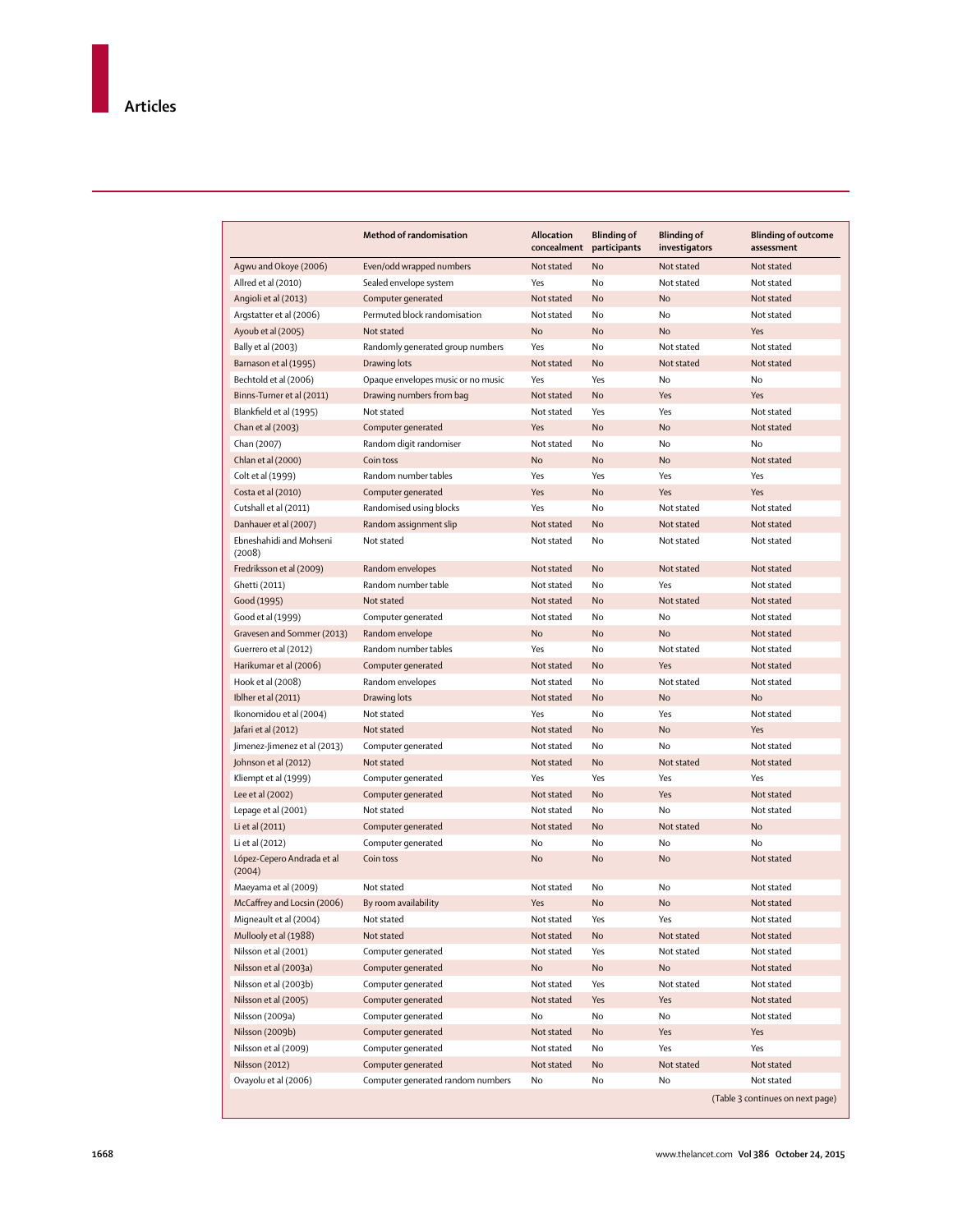|                                | Method of randomisation | Allocation<br>concealment | <b>Blinding of</b><br>participants | <b>Blinding of</b><br>investigators | <b>Blinding of outcome</b><br>assessment |
|--------------------------------|-------------------------|---------------------------|------------------------------------|-------------------------------------|------------------------------------------|
| (Continued from page)          |                         |                           |                                    |                                     |                                          |
| Palakanis et al (1994)         | Coin toss               | Not stated                | <b>No</b>                          | Not stated                          | Not stated                               |
| Reza et al (2007)              | Computer generated      | Yes                       | Yes                                | Yes                                 | Yes                                      |
| Salmore and Nelson (1999)      | Not stated              | Not stated                | <b>No</b>                          | <b>No</b>                           | Not stated                               |
| Sen et al (2009)               | Computer generated      | Not stated                | No                                 | No                                  | Not stated                               |
| Sen et al (2010)               | Computer generated      | Not stated                | <b>No</b>                          | No                                  | Not stated                               |
| Sendelbach et al (2006)        | Coin toss               | Not stated                | No                                 | Not stated                          | Not stated                               |
| Shabanloei et al (2010)        | Random number table     | Not stated                | <b>No</b>                          | <b>No</b>                           | Not stated                               |
| Simcock et al (2008)           | Sealed envelopes        | Yes                       | Yes                                | Yes                                 | Not stated                               |
| Smolen et al (2002)            | Not stated              | <b>No</b>                 | N <sub>o</sub>                     | <b>No</b>                           | Not stated                               |
| Szmuk et al (2008)             | Not stated              | Yes                       | Yes                                | Yes                                 | Not stated                               |
| Taylor-Piliae and Chair (2002) | Drawing slip of paper   | Not stated                | <b>No</b>                          | <b>No</b>                           | <b>No</b>                                |
| Triller (2006)                 | Not stated              | Not stated                | No                                 | Not stated                          | Not stated                               |
| Tsivian et al (2012)           | Adapted coin toss       | <b>No</b>                 | <b>No</b>                          | <b>No</b>                           | Not stated                               |
| Twiss et al (2006)             | Drawing slip of paper   | Not stated                | No                                 | Not stated                          | Not stated                               |
| Vachiramon et al (2013)        | Randomised number table | Not stated                | <b>No</b>                          | <b>No</b>                           | Not stated                               |
| Voss et al (2004)              | Varied block size       | Yes                       | No                                 | No                                  | Not stated                               |
| Weeks and Nilsson (2011)       | Sealed envelopes        | Yes                       | <b>No</b>                          | <b>No</b>                           | Not stated                               |
| Wu et al (2013)                | Concealed envelopes     | Yes                       | No                                 | No                                  | Not stated                               |
| Wu et al (2012)                | Computer generated      | Yes                       | <b>No</b>                          | <b>No</b>                           | Yes                                      |
| Yeo et al (2013)               | <b>Block randomised</b> | No.                       | No                                 | Not stated                          | Not stated                               |
| Zengin et al (2013)            | Computer generated      | Not stated                | <b>No</b>                          | Not stated                          | Not stated                               |
| Zhang et al (2005)             | Computer generated      | Not stated                | Yes                                | Not stated                          | Not stated                               |
| Zimmerman et al (1996)         | Not stated              | Not stated                | <b>No</b>                          | Not stated                          | Not stated                               |

small RCTs were difficult to find in journals that are not well known, which shows the benefits of systemic reviews and meta-analyses. However, a large RCT would address issues of heterogeneity.

Prediction intervals could have been calculated because they would give a more comprehensive view of potential effects of music in individual settings. However, prediction intervals tend to be wider than 95% CIs and, because of clinical heterogeneity, how calculation of prediction intervals would help to guide individual clinicians on implementation of music is unclear.

We included more studies than have previous systematic reviews. The most comprehensive previous systematic review used a vote-counting approach to summarise results only.<sup>21</sup> Some of the previous systematic reviews investigated only one outcome, such as anxiety or pain, whereas we report all relevant clinical outcomes. We believe that this study is the most comprehensive systematic review and meta-analysis so far for use of music in perioperative settings, including 6902 patients. Our results are similar to those of Cepeda and colleagues<sup>20</sup> for effect size. We identified no side-effects reported in any of the studies, as did a Cochrane review.<sup>25</sup>

The beneficial effects of music on patient wellbeing are consistent with expectations and the public's perception of music. Several potential mechanisms could help to explain effects of music from the patient's and the medical team's perspective. Modern theories of pain suggest that pain experience is affected by physical and psychological factors. Cognitive activities such as listening to music can affect perceived intensity and unpleasantness of pain, enabling patients' sensation of pain to be reduced.<sup>26</sup> Another potential mechanism could be reduced autonomic nervous system activity, such as reduced pulse and respiration rate and decreased blood pressure.<sup>27</sup> For patients undergoing general anaesthesia, some evidence from RCTs suggests that parts of the brain involved in hearing can sometimes be perceptive during general anaesthetic.<sup>28</sup> For about one in 1000 people undergoing general anaesthesia, unwanted intraoperative awareness during anaesthetic is a risk factor for post-traumatic stress.<sup>29</sup> Whether intraoperative music might have prevented this effect by reduction of anxiety is unclear. Whether other distracting stimuli might have a similar effect to music, such as videos or talking books, is unclear. Some experimental evidence shows that distraction with video gaming can reduce experimentally induced pain in adults,<sup>30</sup> but no studies have been done to investigate the effectiveness of talking radio or talking books during surgery in the adult population.

Other primary studies and systematic reviews have shown that medical teams might be more relaxed and attentive<sup>31</sup> when music that they enjoy is playing, but use of music might be inappropriate in some settings. The medical team might be distracted if music is audible from the patient's headphones. Music might impede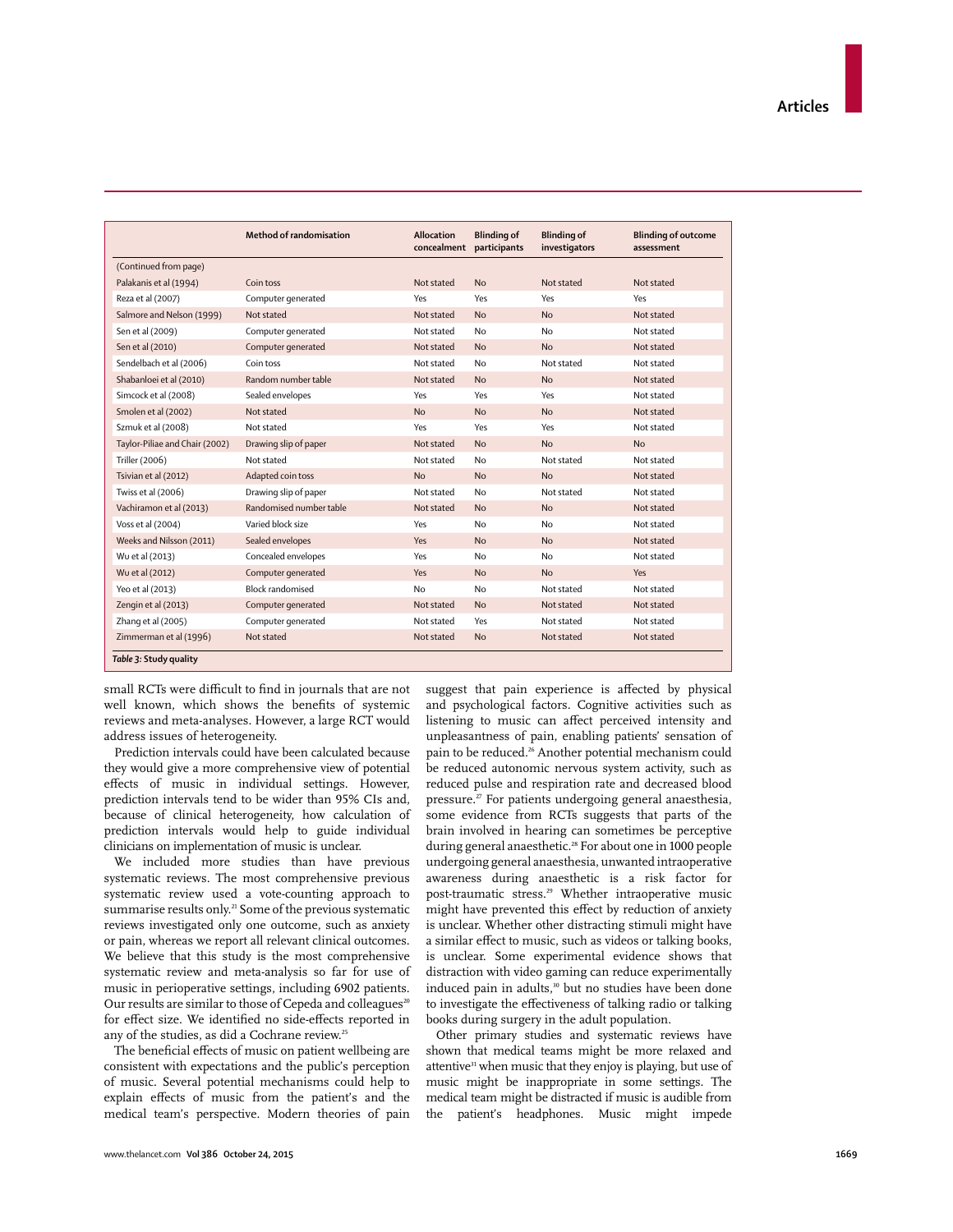| Outcome                                            | Meta-analysis<br>SMD (95% CI)                                                                              | $I^2(\% )$  |
|----------------------------------------------------|------------------------------------------------------------------------------------------------------------|-------------|
| Length of stay                                     | $-0.11$ ( $-0.35$ to $0.12$ )                                                                              | $\mathbf 0$ |
| Overall pain score                                 | $-0.77$ ( $-0.99$ to $-0.56$ )                                                                             | 90          |
| Pain score measured at 0-4 h                       | $-0.79$ ( $-1.06$ to $-0.52$ )                                                                             | 90          |
| Pain score measured at >4 h                        | $-0.76$ ( $-1.19$ to $-0.33$ )                                                                             | 90          |
| Pain-with patient choice of music                  | $-0.86$ ( $-1.14$ to $-0.57$ )                                                                             | 90          |
| Pain-without patient choice of music               | $-0.70$ ( $-1.01$ to $-0.39$ )                                                                             | 88          |
| Overall analgesia use                              | $-0.37$ ( $-0.54$ to $-0.20$ )                                                                             | 75          |
| Analgesia use-with patient choice of music         | $-0.53$ ( $-0.84$ to $-0.23$ )                                                                             | 84          |
| Analgesia use-without patient choice of music      | $-0.15$ ( $-0.29$ to $-0.02$ )                                                                             | 27          |
| Overall anxiety                                    | $-0.68$ ( $-0.95$ to $-0.41$ ) 92                                                                          |             |
| Anxiety-with patient choice of music               | $-0.54$ ( $-0.82$ to $-0.27$ )                                                                             | 85          |
| Anxiety use-without patient choice of music        | $-0.89$ ( $-1.42$ to $-0.36$ ) 95                                                                          |             |
| Timing of music delivery on pain                   |                                                                                                            |             |
| Preoperative                                       | $-1.28$ ( $-2.03$ to $-0.54$ )                                                                             | 94          |
| Intraoperative                                     | $-0.89$ ( $-1.20$ to $-0.57$ )                                                                             | 92          |
| Postoperative                                      | $-0.71(-1.03$ to $-0.39$ )                                                                                 | 87          |
| Timing of music delivery on analgesia use          |                                                                                                            |             |
| Preoperative                                       | $-0.43$ ( $-0.67$ to $-0.20$ )                                                                             | 4           |
| Intraoperative                                     | $-0.41$ ( $-0.70$ to $-0.12$ )                                                                             | 84          |
| Postoperative                                      | $-0.27$ ( $-0.45$ to $-0.09$ )                                                                             | 40          |
| Timing of music delivery on anxiety                |                                                                                                            |             |
| Preoperative                                       | $-1.12$ ( $-2.05$ to $-0.19$ )                                                                             | 95          |
| Intraoperative                                     | $-0.83$ ( $-1.19$ to $-0.47$ )                                                                             | 93          |
| Postoperative                                      | $-0.50$ ( $-0.96$ to $-0.04$ ) 88                                                                          |             |
| General anaesthetic versus no general anaesthetic  |                                                                                                            |             |
| effects on pain with intraoperative music          |                                                                                                            |             |
| General anaesthetic                                | $-0.49$ ( $-0.74$ to $-0.25$ ) 25                                                                          |             |
| No general anaesthetic                             | $-1.05$ ( $-1.45$ to $-0.64$ ) 94                                                                          |             |
| General anaesthetic versus no general anaesthetic  |                                                                                                            |             |
| effects on analgesia use with intraoperative music |                                                                                                            |             |
| General anaesthetic                                | $-0.26$ ( $-0.44$ to $-0.07$ )                                                                             | 0           |
| No general anaesthetic                             | $-0.58$ ( $-1.05$ to $-0.11$ )                                                                             | 90          |
| General anaesthetic versus no general anaesthetic  |                                                                                                            |             |
| effects on anxiety with intraoperative music       |                                                                                                            |             |
| General anaesthetic                                | $-0.48$ ( $-0.91$ to $-0.05$ ) 64                                                                          |             |
| No general anaesthetic                             | $-0.91(-1.33$ to $-0.48$ ) 94                                                                              |             |
|                                                    | -2<br>$\Omega$<br>1<br>$\overline{\phantom{a}}$<br>$-1$<br>Favours music<br>Favours control                |             |
| Patient satisfaction                               | 1.09 (0.51 to 1.68)<br>$-2$<br>$-1$<br>$\Omega$<br>$\overline{2}$<br>1<br>Favours control<br>Favours music | 93          |

*Figure 3:* **Summary forest plot**

SMD=standardised mean difference. References listed in the appendix.

communication with patients, especially during an awake procedure. If patients need to be able to communicate with health-care workers, bilateral headphone use might be an obstacle. Music and noise could potentially obstruct other interventions through negatively affecting the surgeon's performance. Therefore, music should not be imposed on the medical team, especially during the procedure. If medical teams intend to introduce music into perioperative settings, care needs to be taken that music does not interfere with communication among the medical team. $^{32,33}$ 

Music is a non-invasive, safe, and inexpensive intervention that can be delivered easily and successfully in a hospital setting. We believe that sufficient research has been done to show that music should be available to all patients undergoing operative procedures. Patients should be able to choose the type of music they would like to hear, but whether this music should be of their own choice or from a playlist is unclear. However, some patients might prefer for religious reasons to listen to recitations or natural sounds. Timing of music does not make much difference to outcomes so can be adapted to the individual clinical setting and medical team. For example, some medical teams might want to implement intraoperative music, whereas other teams might prefer the patient to listen to their own electronic musical device before the procedure or as soon as they arrive back onto the ward. The appropriate volume for use in different settings is likewise unclear.

Obstacles to implementation in the clinical setting, such as copyright and intellectual property issues, need investigation. On a local scale, patients could be encouraged to listen to music through patient information leaflets and hospital guidelines.

#### **Contributors**

EB and CM came up with the research idea. Statistical supervision was provided by CM, and senior clinical input by EB. CM, MH, and JH designed the protocol. MH and JH did searches, study selection, and subgroup analysis. All authors wrote the report.

#### **Declaration of interests**

We declare no competing interests.

# **Acknowledgments**

We acknowledge the help of Ewelina Rogozinska with the meta-regression.

- **References**
	- 1 Centers for Disease Control and Prevention. FastStats: inpatient surgery. http://www.cdc.gov/nchs/fastats/inpatient-surgery.htm (accessed May 28, 2014).
- 2 The Royal College of Surgeons. Surgery and the NHS in numbers. http://www.rcseng.ac.uk/media/media-background-briefings-andstatistics/surgery-and-the-nhs-in-numbers (accessed April 23, 2013).
- AAGBI. Pre-operative assessment and patient preparation. The role of the anaesthetist. AAGBI Safety Guideline. London: The Association of Anaesthetists of Great Britain and Ireland, 2010.
- 4 Egbert LD, Battit GE, Welch CE, Bartlett MK. Reduction of postoperative pain by encouragement and instruction of patients. *N Engl JMed* 1964; **207:** 825–27.
- 5 NHS improvement. Enhanced recovery partnership project report. London: Department of Health, 2011.
- 6 Nightingale F. Notes on nursing: what it is, and what it is not. London: Harrison, 1859.
- 7 Kane E. The phonograph in the operating room. *JAMA* 1914; **62:** 1829–30.
- 8 Dobek CE, Beynon ME, Bosma RL, Stroman PW. Music modulation of pain perception and pain-related activity in the brain, brain stem, and spinal cord: a functional magnetic resonance imaging study. *J Pain* 2014; **15:** 1057–68.
- 9 Croom AM. Music, neuroscience and the psychology of wellbeing. *Front Psychol* 2012; **2:** 1–15.
- Salimpoor VN, Benovoy M, Larcher K, Dagher A, Zatore RJ. Anatomically distinct dopamine release during anticipation and experience of peak emotion to music. *Nat Neurosci* 2011; **14:** 257–62.
- 11 McCaffrey R, Locsin R. Using music listening in nursing: a symphony of practice. *Holist Nurs Pract* 2002; **16:** 231–40.
- 12 McCaffrey R, Good M. The lived experience of listening to music while recovering from surgery. *J Holist Nurs* 2000; **18:** 378–90.
- 13 Ullmann Y, Fodor L, Schwarzberg I, Carmia N, Ullmann A, Ramon Y. The sounds of music in the operating room. *Injury* 2008; **39:** 592–97.